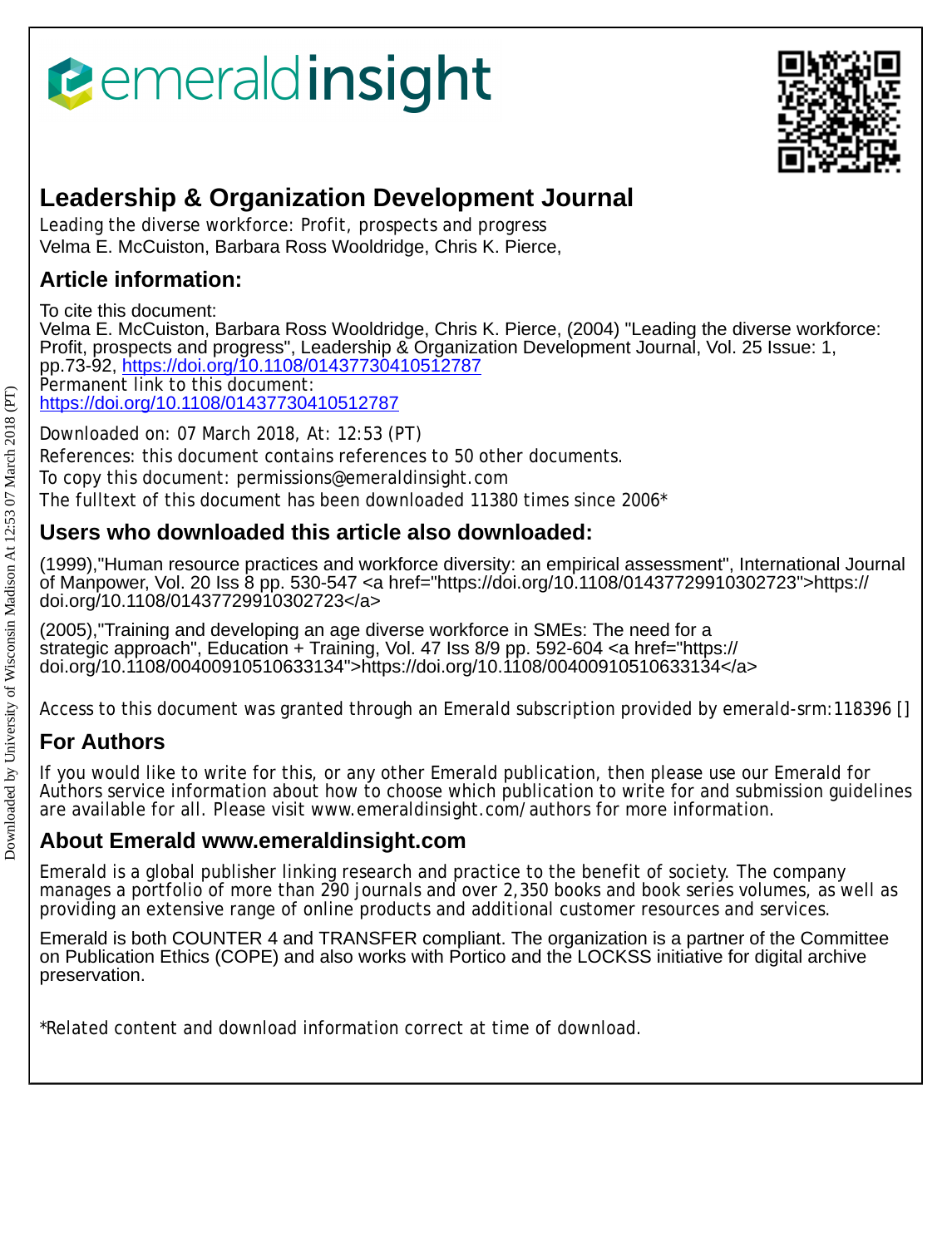www.emeraldinsight.com/researchregister www.emeraldinsight.com/0143-7739.htm



The Emerald Research Register for this journal is available at Way The current issue and full text archive of this journal is available at www.emeraldinsight.com/0143-7739.htm

## Leading the diverse workforce Profit, prospects and progress

Velma E. McCuiston and Barbara Ross Wooldridge The University of Tampa, Tampa, USA, and Chris K. Pierce

University of West Florida, Pensacola, USA

Leading the diverse workforce

73

Received February 2003 Revised May 2003 Accepted July 2003

Keywords Leadership, Diversity management, Human resource management

Abstract US demographers predict that women, people of color and ethnic minorities will represent over 50 percent of all new entrants to the US workforce by 2008. This shift in demographics plus the pressure from a growing competitive global marketplace are forcing organizations to rethink models of business success. The authors describe how organizations can ensure their readiness to effectively align business strategies with today's demographic and market realities to achieve growth, profitability, and sustainability. This study updates the literature by connecting the leadership literature with diversity research. The theory development of this study reviewed the progress made and the future prospects and potential profits for US businesses in leading today's diverse workforce. Findings from interviews and focus groups with senior executives, representing a cross section of American industries, led to best practices recommendations for capitalizing on the strategic benefits of diversity.

#### Introduction

The data of the 2000 census removed any lingering doubts about both the "if" and "when" of dramatic shifts in the demographics of the US (US Census Bureau, 2001). The current white majority is aging. The next and future generations will reflect a very different world. This changing demographic landscape is demonstrated in the dramatic increase in the number of same-sex households, an increase in the number of Americans identifying themselves as multi-racial, and the fact that Latinos now surpass African Americans as the largest minority segment (Cole, 2001; Diversity Inc., 2002; McDonough, 2002). The census data reveals that by 2008, nearly half of all the nation's new workers will be individuals traditionally classified as minorities; i.e. women, people of color, and ethnic minorities (US Census Bureau, 2001).

The data was a shocking wake-up call for many corporations that believed diversity was not critical to their core business or their long-term financial success (Diversity Inc., 2002). The increasingly diverse US demographics, coupled with a growing global economy, are beginning to force organizations to rethink models of business success and how they will ensure organizational readiness for effectively aligning business strategies with current and future demographic and market realities to achieve growth, profitability, and Sustainability (Martino, 1999; Wheeler, 2001; Fitzpatrick, 1997; McBride and © Emerald Group Publishing Limited Bostian, 1998).



The Leadership & Organization Development Journal Vol. 25 No. 1, 2004 pp. 73-92 0143-7739 DOI 10.1108/01437730410512787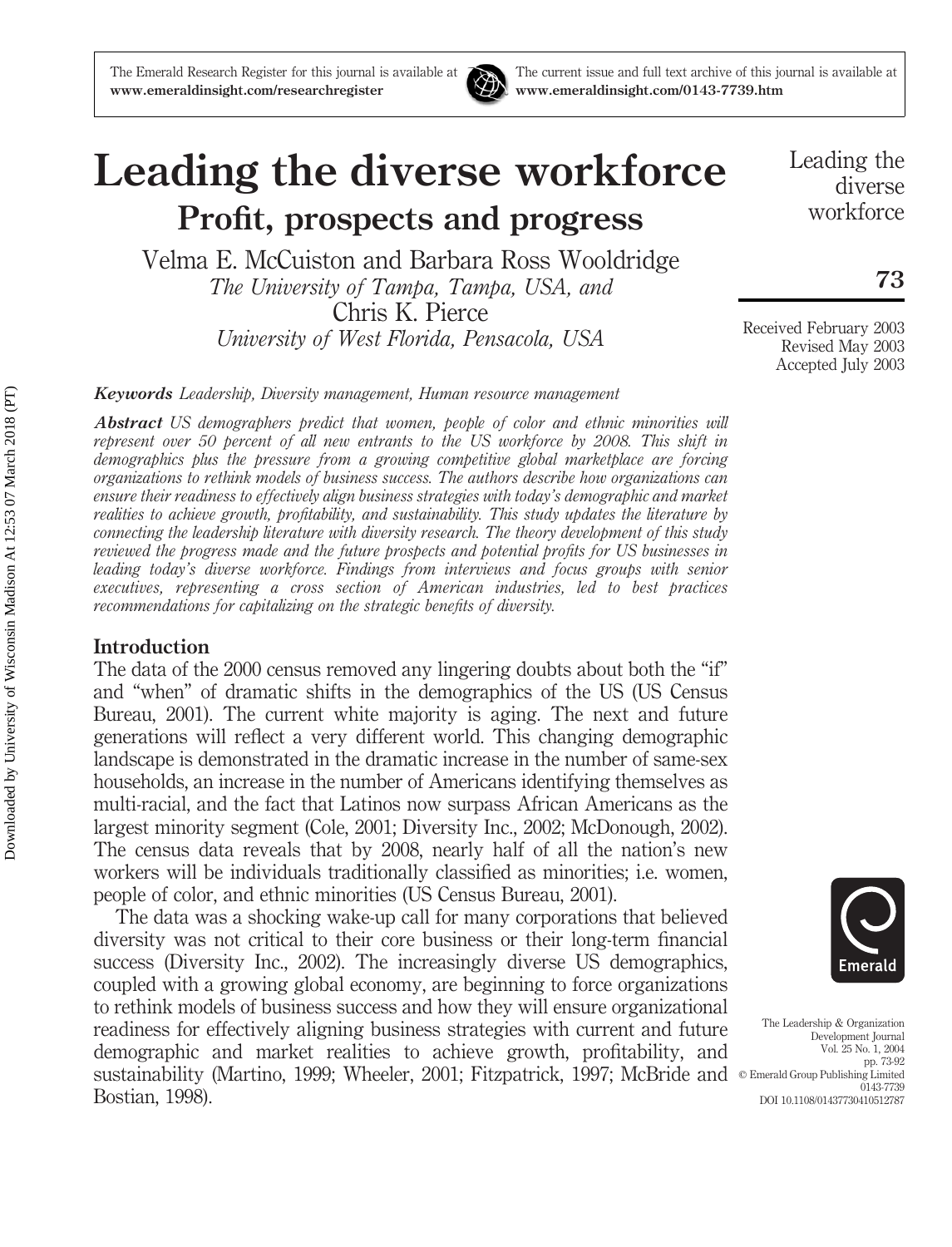Recognizing the importance of leadership diversity is only the first step. No change will occur unless an effective strategy is developed for achieving inclusion through a commitment to diversity at all levels of the workforce, especially at the senior management levels, where it is most strategically important and least in evidence (Conklin, 2001). "Such a strategy should involve a systemic, results-oriented, business-based approach" (Fitzpatrick, 1997, p. 120).

#### Benefits of diversity: profit, performance, and talent

Yet companies will not seek diversity unless this business competency results in increased profit and metrics that substantiate the necessity to expand the emphasis on diversity (Diversity Inc., 2002). Irrefutable measurable benefits can be derived from properly implemented policies to promote diversity (Jamrog, 2002). The most evident measurable benefits are improved bottom line, competitive advantage, superior business performance, employee satisfaction and loyalty, strengthened relationship with multicultural communities, and attracting the best and the brightest candidates.

Improved bottom line. Diversity initiatives benefit companies' bottom line and help them maintain a competitive edge, according to a 2001 survey by the Society for Human Resource Management and Fortune magazine (SHRM, 2001). The survey was mailed to 839 human resource (HR) professionals at Fortune 1000 companies and to the organizations on Fortune's list of the 100 best US companies to work for. Respondents were asked to indicate how diversity initiatives have affected 20 different issues relating to the bottom line. The respondents ( $n = 87$ ) to the bottom-line question indicated that diversity efforts make fiscal sense for their companies. The top five positive impacts on the bottom line were improving corporate culture (79 percent), helping recruit new employees (77 percent), improving relationships with clients (52 percent), higher retention of employees (41 percent), and decreasing complaints and litigation (41 percent) (SHRM, 2001) (see Table I).

Competitive advantage. "Recruiting and retaining people of diverse backgrounds who can share a common set of values...and approach to business – is a priority for today's competitive organization" (McCormack, 2002, p. 1). Human resource professionals agree. Nearly 91 percent of respondents in the SHRM study believe that diversity initiatives help the organization keep a competitive advantage through improving corporate culture (83 percent), improving employee morale (79 percent), higher retention of employees (76 percent), and easier recruitment of new employees (75 percent) (SHRM, 2001).

Superior business performance. A third benefit of a commitment to diversity is superior business performance. Diversity in gender, race, and age on senior management teams is correlated with superior business performance in worker

LODJ 25,1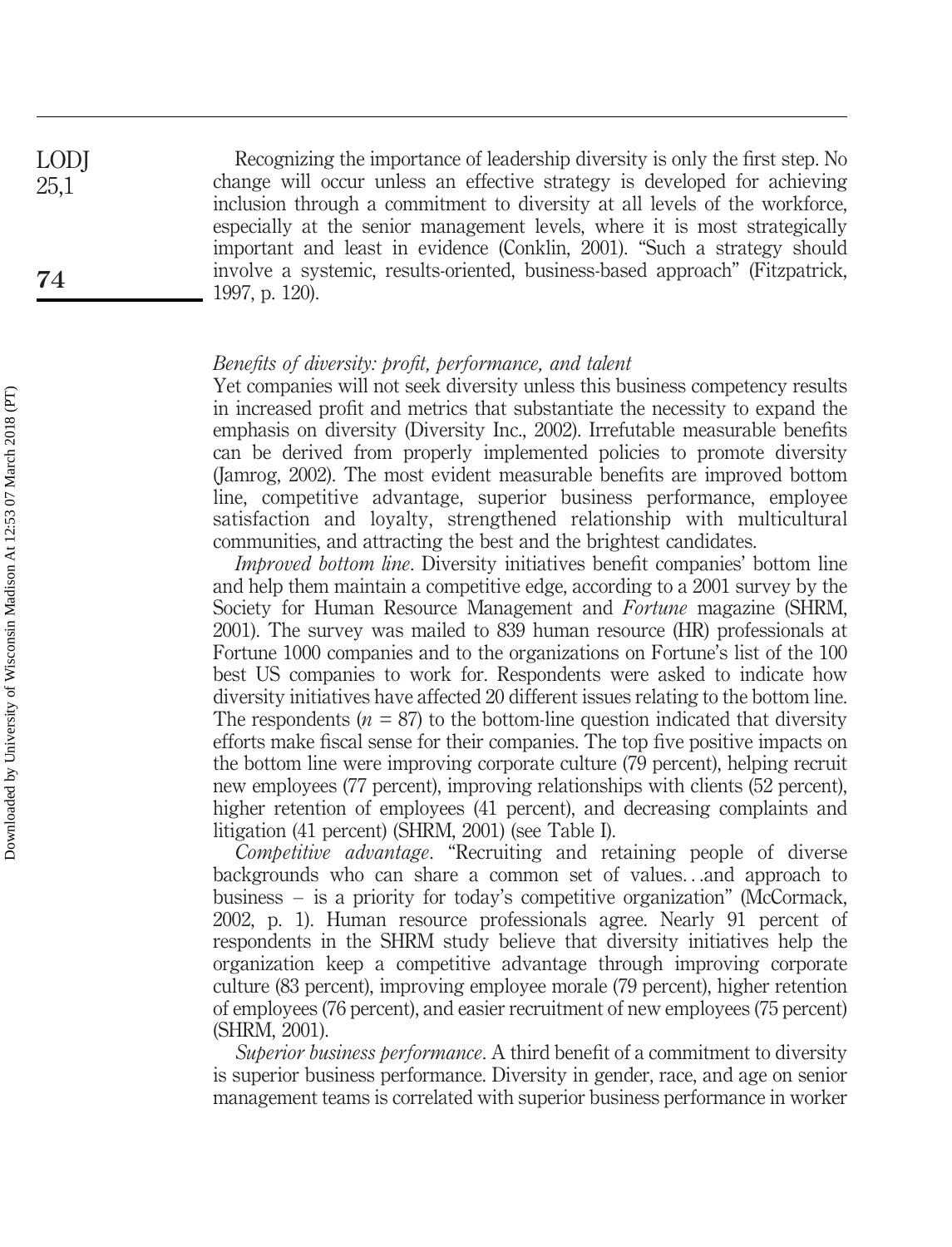| Initiative                                                                                                                                | $%$ responding<br>$n = 87$ | Leading the<br>diverse      |
|-------------------------------------------------------------------------------------------------------------------------------------------|----------------------------|-----------------------------|
| Improves corporate culture                                                                                                                | 79                         | workforce                   |
| Improves recruitment of new employees                                                                                                     | 77                         |                             |
| Improves client relations                                                                                                                 | 52                         |                             |
| Higher retention of employees                                                                                                             | 41                         | 75                          |
| Decreased complaints and litigation                                                                                                       | 41                         |                             |
| Enables the organization to move into emerging markets                                                                                    | 37                         |                             |
| Positively affects profitability indirectly                                                                                               | 32                         |                             |
| Increases productivity                                                                                                                    | 32                         |                             |
| Positively affects profitability                                                                                                          | 28                         |                             |
| Maximizes brand identity                                                                                                                  | 23                         |                             |
| Has not impacted bottom line                                                                                                              |                            |                             |
| Increased complaints and litigation                                                                                                       |                            |                             |
| Negatively affects profitability                                                                                                          | $\overline{0}$             |                             |
| Lower retention of employees                                                                                                              | $\theta$                   |                             |
| Impedes the organization from moving into emerging markets                                                                                | $\overline{0}$             |                             |
| Deteriorates client relations                                                                                                             | $\theta$                   |                             |
| Deteriorates corporate culture                                                                                                            | $\mathbf{0}$               |                             |
| Hinders recruitment of new employees                                                                                                      | $\overline{0}$             |                             |
| Negatively affects profitability indirectly                                                                                               | $\theta$                   |                             |
| Decreases productivity                                                                                                                    | $\theta$                   | Table I.                    |
| Detracts from brand identity                                                                                                              | $\mathbf{0}$               | How diversity               |
| Other                                                                                                                                     | $\theta$                   | initiatives have            |
| Note: Percentages will not equal 100 percent as multiple responses were allowed<br><b>Source:</b> Adapted from SHRM/Fortune survey (2001) |                            | impacted the<br>bottom line |

productivity, net operating profits, gross revenues, total assets, market share, and shareholder value (Bureau of National Affairs, 1998).

Diversity drives creativity and performance, insists diversity expert Robert Hayles. "On complex tasks, with equally skilled leadership, diverse teams will out perform teams that aren't diverse" (Ideas and Trends in Personnel, 1997, p. 179).

Attract the best and the brightest. Is it possible today to find candidates to achieve the desired diversity? Women and ethnic minorities will represent approximately 70 percent of all new entrants to the US workforce by 2008 (US DOL, 1999). Top candidates will work for companies that aggressively recruit through programs for multi-ethnic students, affiliations with multicultural organizations, and active campaigns on job sites aimed at diverse candidates. Promoting diversity attracts talented workers, reduces turnover, and unleashes creativity (Silverstein, 1995; Diversity Inc., 2002).

Employee satisfaction and loyalty. Attention to diversity increases employee satisfaction and loyalty (McBride and Bostian, 1998). Companies with good track records of equitable opportunities will find it easier to recruit and retain talented women and ethnic minorities, who prefer to work where they can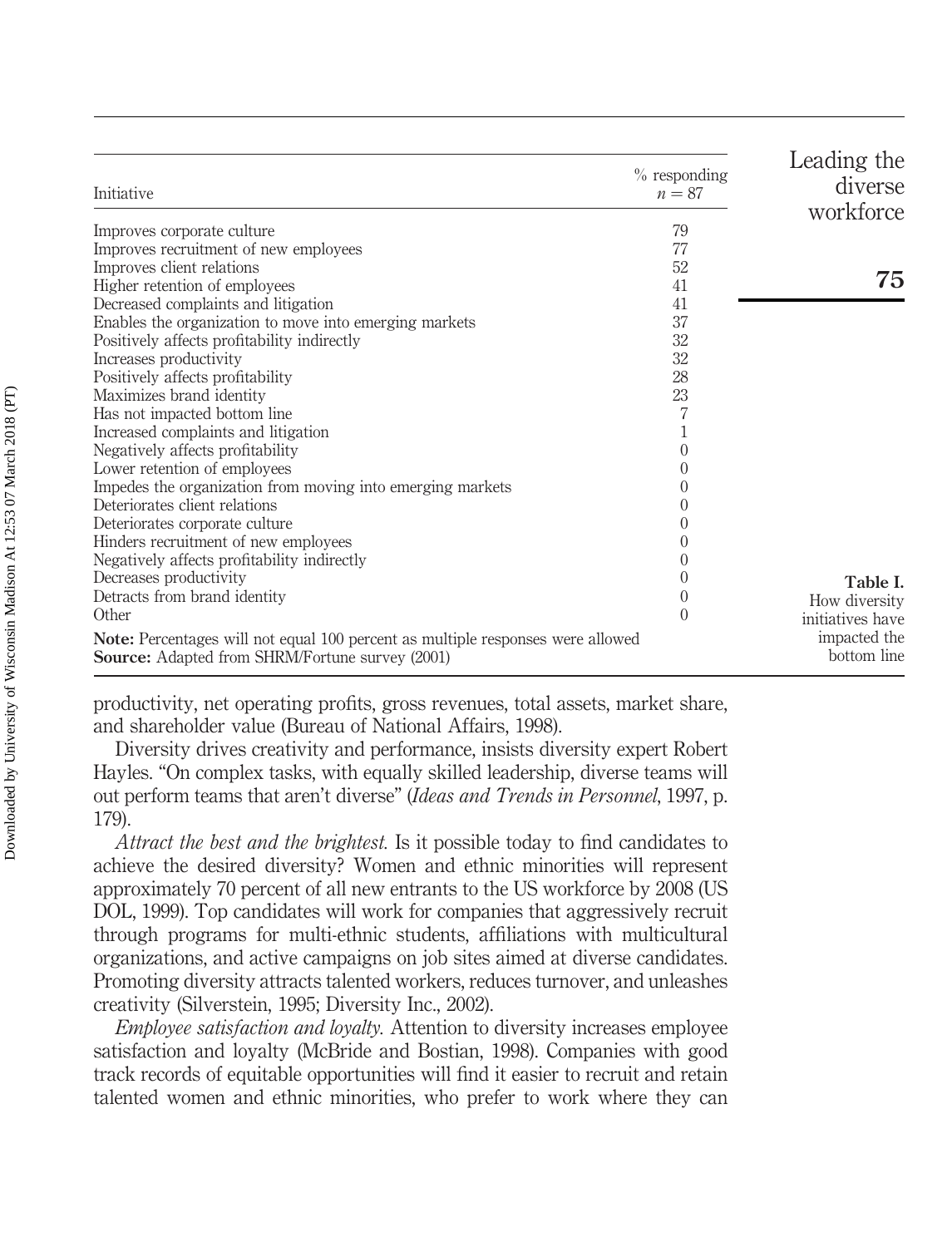expect to advance (LDI, 2002; Catalyst, 2001; Larson, 2002). If new women and minority hires see no one who looks like them has ever made it into upper management, they will conclude that they have to go elsewhere for advancement (Gardenswartz and Rowe, 1998; Lewis, 2002).

Strong CEO and upper-management support for diversity initiatives, along with affinity groups, mentoring programs, and work/life policies, build employee loyalty and a growing commitment to a company's business goals (SHRM, 2001; Diversity Inc., 2002).

#### The cost of ignoring diversity

The greatest loss to a company, when diversity is not a priority, is loss of potential business in the form of new customers in growth markets, customers who are proving increasingly loyal to companies that understand their culture and their needs (Diversity Inc., 2002; WCC/HI, 2002).

#### Prospects: challenges

There are challenges to achieving inclusion through a commitment to diversity. Leaders need to achieve a balance between the human needs of diverse groups and the business objectives. Corporate leaders must focus on the implications of business decisions, policies, and practices on the diverse human component, the law, and the bottom line (Wheeler, 2001; HRI, 2002a, b; Lussier and Achua, 2001; Taylor, 2002). Leaders face a number of challenges in attempting to maintain this balance, such as leadership, single work ethic, workplace authority, mentoring, new work configurations, and work-life balance.

#### Leadership

According to annual surveys to identify top people management issues, leadership is, and has been consistently ranked as the single most important issue both today and in the future (HRI, 2002a). Even though the importance of leading a diverse workforce is evident, the availability of leaders is not. Who will be the leaders? From where will they come?

By 2005, one in five top management positions and almost one in four middle management jobs are expected to be vacated due to retirement (Diversity Inc., 2002; Bear and Bostian, 2002; Anderson and Bostian, 2001). One in five of the largest US companies will lose 40 percent or more of their top executives. There will be fewer younger managers available to fill the holes, as the number of 35 to 44 year-olds declines by 15 percent through 2015 (Wellins and Byham, 2001).

One solution to the expected leadership void is dispersed leadership–having leaders at every level and in every function of an organization (Hesselbein, 2002). These leaders will need to focus on listening, learning, experimenting and coaching, networking with each other, and cultivating new leaders (Melymuka, 2001). The goal for leadership development in the twenty-first century should focus on the development of cross-cultural leaders, resulting in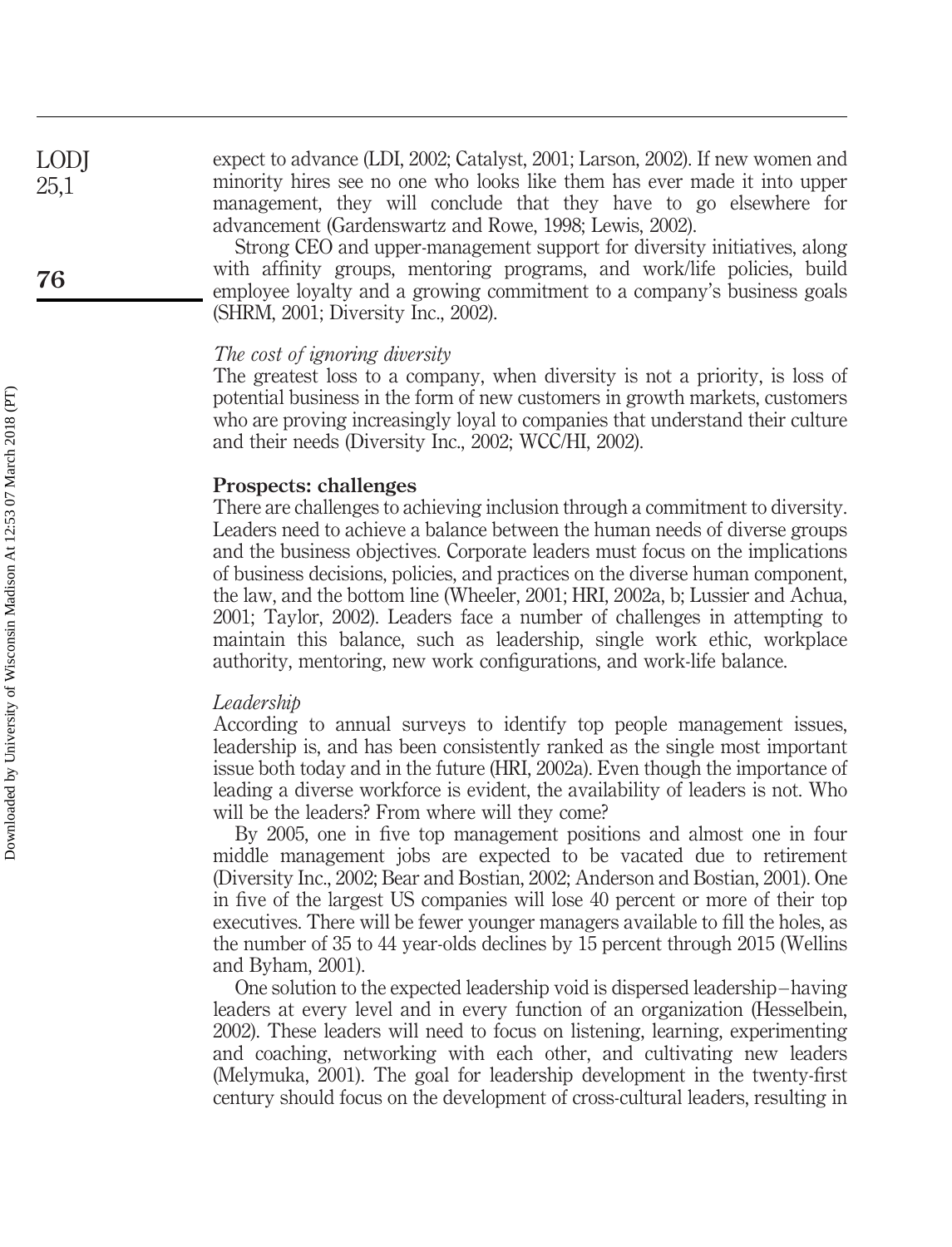a new generation of multicultural professionals (Thomas, 1998; Kahn, 1999; Yukl, 2002; Shelton *et al.*, 2002).

#### Single work ethic

Another challenge is to have people from different cultures and ethnic backgrounds agree on a single work ethic. In addition to the impact of culture and ethnicity on achieving a single work ethic, leadership teams need to address differences such as age, business and personal experiences, education, family circumstances, gender, language, physical or mental ability or disability, organizational level, race, religion, and sexual orientation (Anderson and Bostian, 2001; Bock and Greco, 2002).

#### Workplace authority

Even more challenging can be creating professional agreement and understanding among people of different countries and religious traditions who have differing views about women and workplace authority. As these differences may be value based, creating an agreement requires creativity (Johnson, 2002).

#### Trust and commitment

In today's diverse workforce, leaders could likely face four generations of employees simultaneously, consisting of elders returning to the workplace, Baby Boomers, and members of Generations X and Y. The varying lifestyles, needs, work styles, goals, and demands of these age-diverse workers offer challenges to building trust and gaining commitment (Bear and Bostian, 2002; Kelly, 2001).

#### New work configurations

A quite different challenge is how to bring people from different backgrounds and from different parts of the globe together to interact in new work configurations such as virtual teams and strategic e-business partnerships (Koonce, 2001). Cross functional teams that operate in a virtual world where members communicate electronically may never meet face-to-face. The complexity of and comfort with technological interaction present potential barriers to understanding and to consensus decision making.

#### Work-life balance

The challenge of leaders of a diverse workforce is to develop strategies that both support employees and develop their organizations. (Carvel, 2001). The increased numbers of dual-career families and single parents require that organizations develop practices that encourage a culture in which people are happy about being able to meet the demands of their work, their responsibilities, and their interests outside of work (Drago, 2000; Taylor, 2002).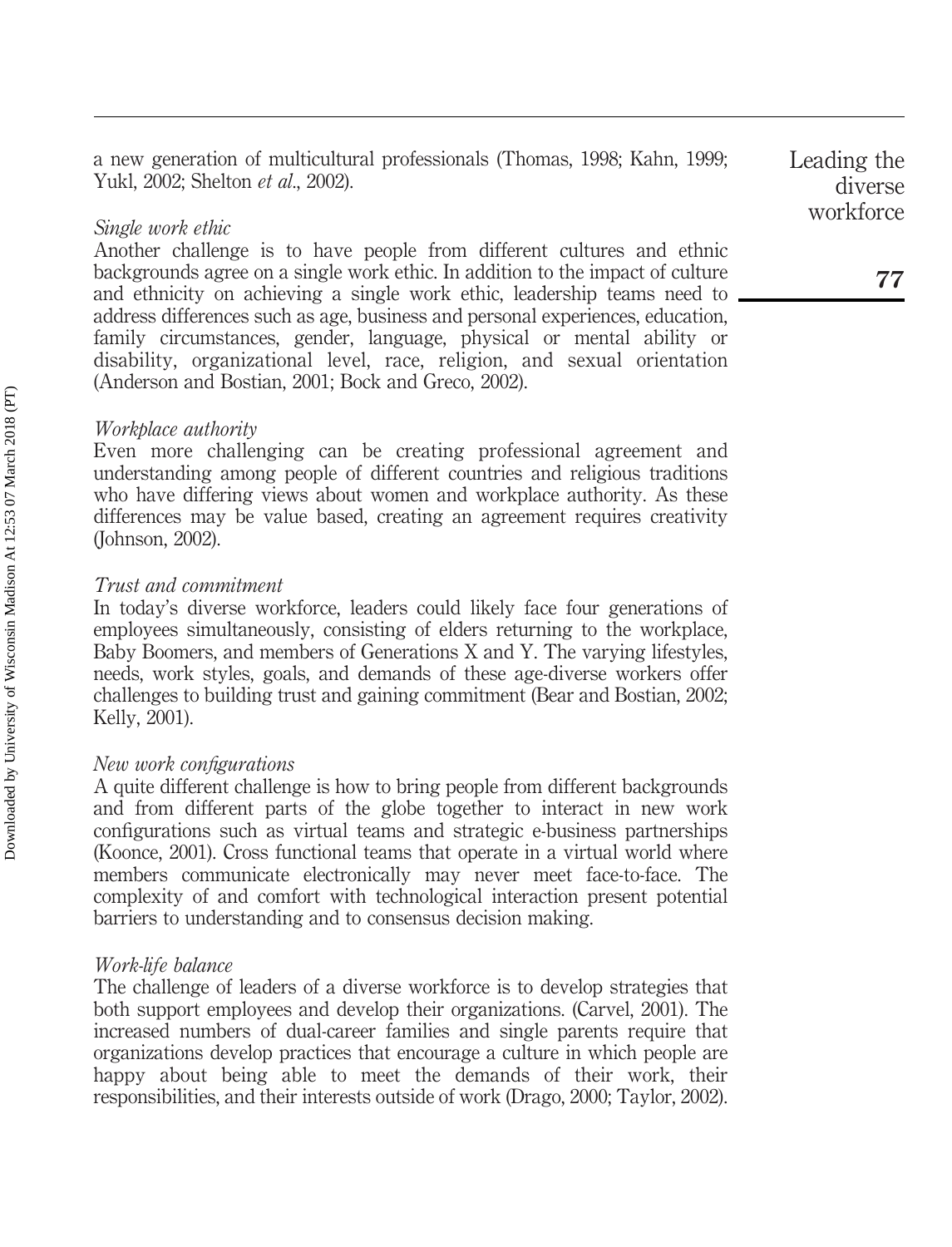#### Progress: lessons learned LODJ

Organizations, striving to recruit and effectively manage an increasingly diverse workforce, soon realize that it takes an enormous and ongoing amount of time, energy, and resources to sustain their goal of diversity (Mateo and Smith, 2001). In reviewing the lessons learned from the organizations that have been recognized for their accomplishments in diversity initiatives, we shall examine leadership, implementation strategies, diversity metrics, and best practices.

#### Leadership

The four fundamental components of effective leadership in a culturally diverse society are a knowledge base which increases sensitivity to and awareness of the diversities in the workforce, identification of resources which can strengthen and improve the quality of life for diverse individuals, open communication with others about cultural differences, and strategies which will enable leaders to serve as change agents to maximize the benefits of a culturally diverse workforce. (Kappa Omicron Nu Honor Society, 2002)

#### Implementation strategies

A number of studies have identified the critical areas of successful strategies to lead today's diverse workforce (Diamente and Giglio, 1994; Clark, 2000; Stovell and Schnack, 2001; Kluttz, 2002). The identified areas for strategy formulation and implementation are recruitment, selection, and retention; supplier diversity; communications including mission, advertising, public relations, and websites; compliance; assessment, training, and career development, including mentoring; and compensation and benefits including rewards and recognition (Compilation: McBride and Bostian, 1998; Diversity Inc., 2002; Kluttz, 2002).

#### Diversity metrics

How does an organization know if it has "arrived"? Recommended diversity metrics need to address both business and human resources issues, help move diversity initiatives forward, assess effectiveness and progress, and assure management commitment and accountability. The first visible metric is a balanced workforce with visible diversity throughout the organization. Second, is leadership commitment and accountability, where diversity initiatives become business objectives. The third metric is work environment as an important barometer for the value of inclusion and diversity. Fourth, is stakeholder and bottom-line impact demonstrated by profitability, investment with vendors and suppliers, and customer satisfaction (Wheeler, 2001).

25,1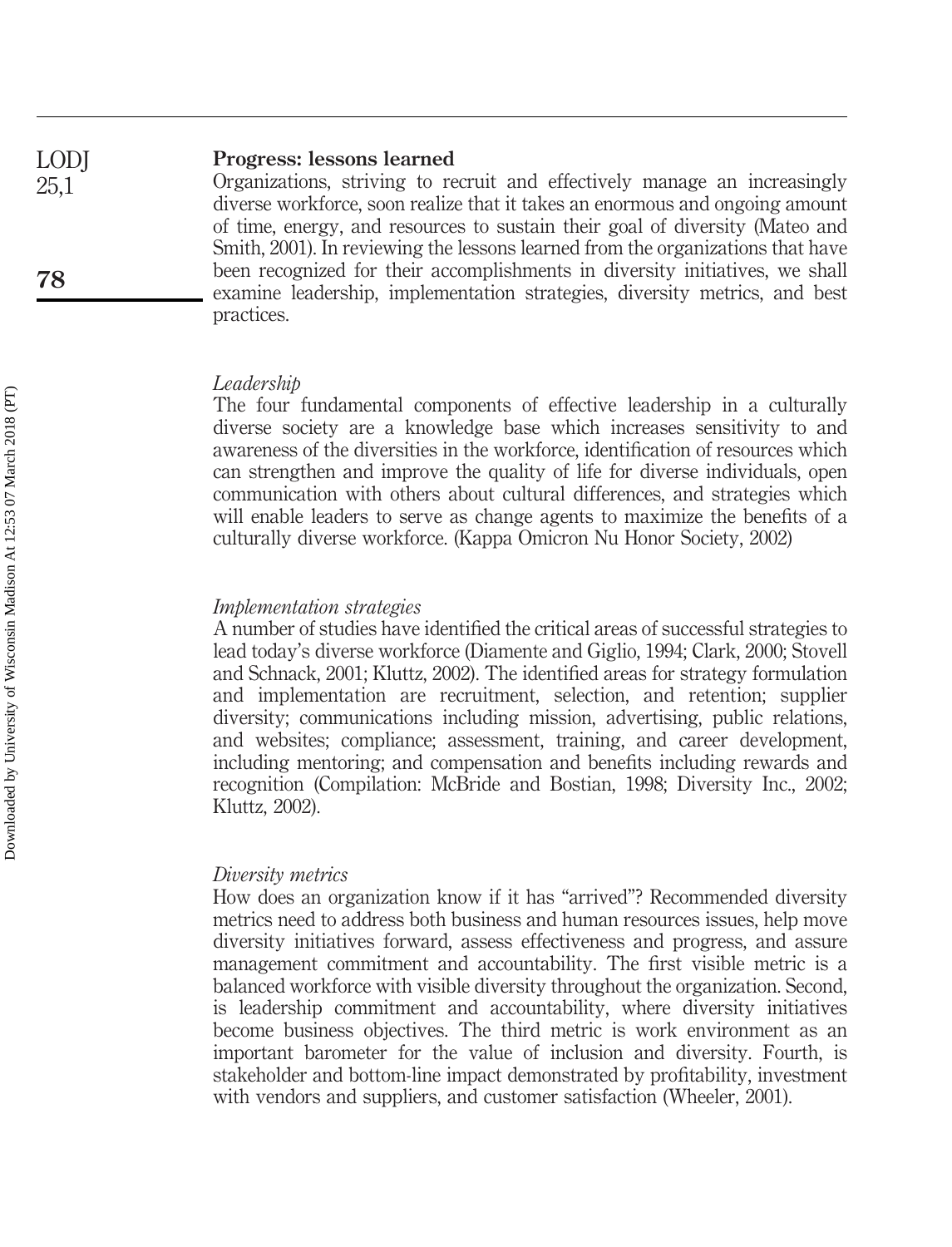#### Extension of prior research

#### Purpose

The authors conducted a study exploring best practices and challenges of leading today's diverse workforce. The exploration resulted in a benchmark study of corporate perspectives in large, medium, and small companies. Prior research has focused mainly on Fortune 500 or 1000 companies and has been limited to specific functions, e.g. recruitment, retention, etc. (SHRM, 2001; Business and Legal Reports, 2001; Lewis, 2002). The authors' research will extend prior research by providing insights into the attitudes, perceptions, and opinions of the participating executives regarding leading today's diverse workforce.

### Methodology and composition

To understand the executive perspective on leading today's diverse workforce, the authors conducted focus groups in two geographically diverse locations: a large metropolitan city and a small rural coastal community. Participants were selected from top-level executives representing a cross section of industrial sectors including financial institutions, governmental, healthcare, high-tech engineering, hospitality, manufacturing, marketing, nonprofit, retail, and utilities (energy) companies and organizations. Both groups were diverse in age, gender, and ethnicity. Each group of eight to ten executives participated in a two-hour focus group session with a moderator who guided the discussion and probed for clarity following a focus-group discussion guide. The resulting discussion encompassed differences in diversity definitions; issues, challenges, and current practices in leading today's diverse workforce; current practices of identifying, selecting, and developing future leaders; and suggestions for improved leadership effectiveness.

*Screening*. The participants were screened by telephone interviews to assure they were top-level executives, had decision-making authority to impact policy and practices, managed a workforce, and would be willing to share their leadership experiences. Those who met the criteria were invited by written invitation to participate in a focus group on leadership issues.

Incentive. As an incentive, the focus group participants were provided a composite report of research conducted by HRI in the areas of the future of leadership, women in the workforce, minority employment trends, and the generations at work.

Format. The focus groups were conducted from  $10:00 - 12:00$  pm in both locations. Once assembled in the boardroom, the participants were asked to share their views on the meaning of the term leading today's workforce. The discussion continued as the moderator discreetly guided the discussion through the topics in the discussion guide and posted the responses on flipcharts. The last 30 minutes, the participants individually indicated the importance of the responses in each topic area by indicating the top three. As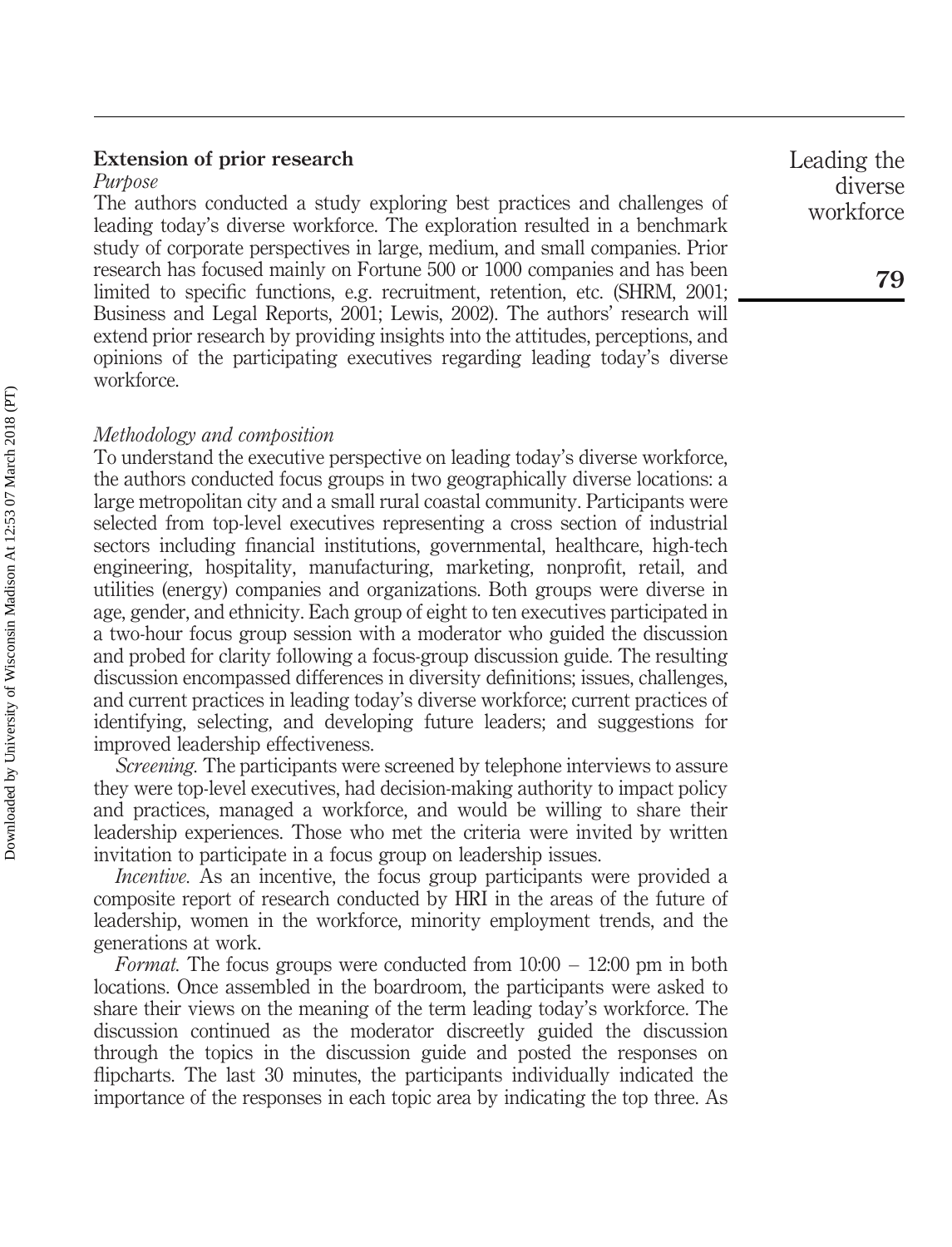an expression of appreciation, the participants were given their composite research report and invited to a luncheon with the dean of the business college and the president of the respective university.

#### Focus group findings

A synthesis of the most important themes generated by the focus group participants is discussed. The themes were derived from the top three important responses in each topic area, as determined by the participants. The resulting themes of leading today's diverse workforce can be divided into four areas: leading today, diverse workforce benefits and challenges, recommended changes, and future leaders.

#### Leading today: need for clear vision and supportive climate

The question "What does the term leading today's workforce mean to business leaders?" sparked a lively debate of four issues: managing vs. leading, individual leader vs. leadership team, loyalty vs. disloyalty, and diversity vs. homogeneity. The resulting key theme identified as paramount to successfully leading today's diverse workforce was the need for a clear business vision and communicating that vision so all can understand. While participants debated over the definitions of leader, manager, and what constitutes diversity in today's workforce, there was consensus on the need for leaders to create a climate in which employees feel appreciated, empowered, and supported. The participants further emphasized the value of a leadership team, as business is too complex today for one person to lead a company alone:

Leaders must have a vision, a sense of mission and strategy, but we have to do it as a team because no one person can do it all. The events of the world have led us to have to go back to the basics, like being honest.

I would change the word leading to supporting because it goes back to the issue of trust. Leaders must understand that the focus has changed, and must support their workers and ask for their input. Tell them the goals, but ask workers for their contribution.

By empowering and supporting today's workforce, leaders can motivate them to achieve desired performance and encourage individuals to embrace a common vision.

The debate of managers vs. leaders resulted in an agreement to disagree about managing and leading both processes and people:

Some people are strong leaders, but not good managers, and vice versa. Business leaders have a more global perspective, and managers are more specific to the industry or product. Business leaders must have a global mindset or vision.

Leaders must sometimes fly at 100,000 feet and communicate the vision. Mangers make sure the task is being accomplished and in the right way. Managers also have to step back and become a leader occasionally to develop the workforce. You don't want to manage people, you want to lead them.

LODJ 25,1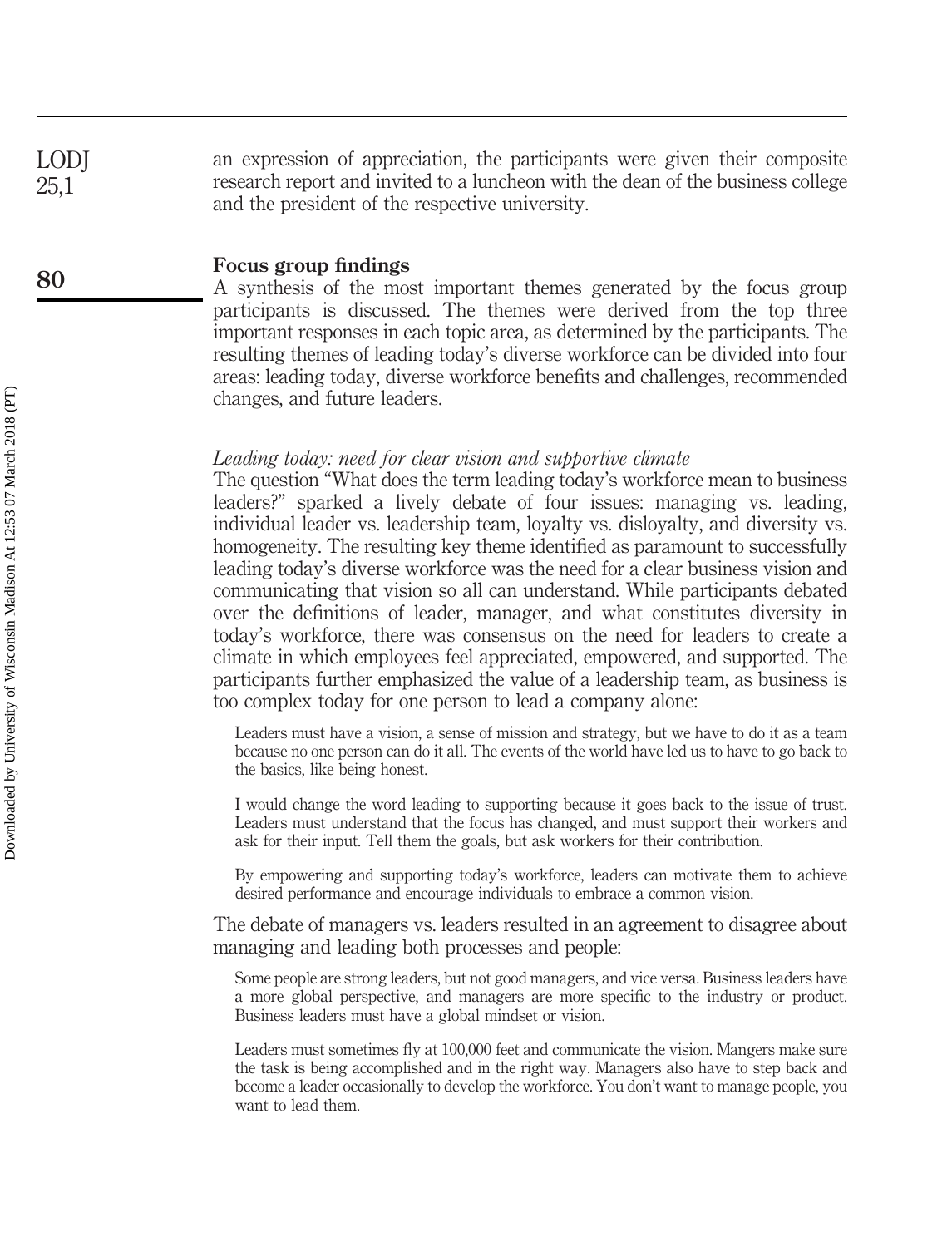It is hard to distinguish between leadership and management. It is a continuum – you have to have both. Some leaders can't execute. If I had to pick, I would probably take the manager, but you really need both.

The first six months in my position was a struggle. I am a doer and wanted to micro-manage people. I found I needed to give people the tools and not get into the day-to-day job. I only have to get involved when they come to me with issues. It is important to clearly understand when to lead and when to manage.

Different opinions emerged about the necessity of diversity in the workforce. Some focus group participants thought diversity was inevitable and necessary for success; others thought it was neither inevitable nor necessary for success under certain circumstances:

People like people who are like them. If you don't have Hispanic loan officers, you can't have many Hispanic customers. People want people who understand their culture, language. It makes the difference in success. Instead of putting in a young graduate, put in an Asian person. You'll make ten times more because they [customers or clients] will say that he [or she] understands our culture, etc.

If you don't have access to diversity, it won't make you fail. Suppose you are a manufacturer, not a banker. You are in a little place. You may not need diversity under such conditions. It depends on where you are, which industry you are in, and what you want to do.

#### Leading today: honesty, integrity, and equity

The participants agreed that successful leaders lead by example. Leaders must demonstrate honesty and integrity in their actions and words if they demand honesty and integrity from their employees. Participants further agreed that leaders must be consistent and equitable in recognizing and rewarding employees and in resolving conflicts:

Lead by example. Don't just tell people what you want. Show them or better yet do it yourself first. Let people know you understand what you are asking.

Arriving at the right answers, not necessarily giving them. Expect positive leadership from all of those in position of authority. Demand honesty and integrity from all employees.

Provide a working environment that supports and encourages change. Embrace change – view it in a positive light.

Listen to workers and implement their suggestions and ideas.

Consistency – workforce needs to know what their leaders stand for. Deal with conflict consistently and fairly.

#### Diverse workforce: competitive advantage

In discussing the pros and cons of having a diverse workforce, the participants believe that diversity is a definite advantage. Without diversity in the workforce, there could be fewer new ideas and slower or no growth.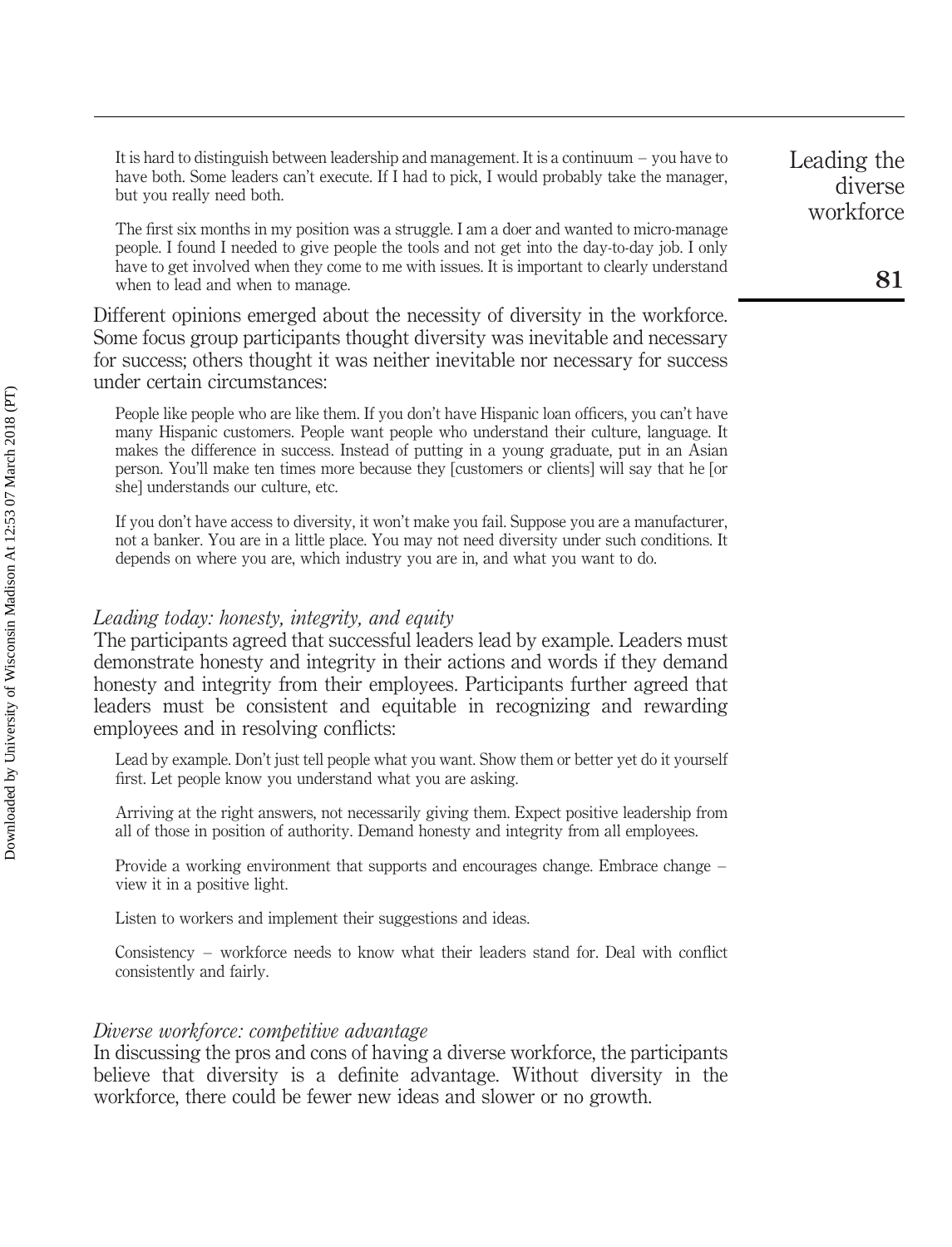If you don't have knowledge to deal with a diverse workforce, you are at an unbelievable disadvantage in today's global market. You have value in your people. Without diversity of the people in the workforce, there is no product.

There is great value in having an international group of employees. People want to buy from people who are like them. Fifty years ago businesses didn't have as diverse a population of customers as they do now. To grow, you must be diverse and match the diversity of the population.

We must bring other types of people in to motivate the workforce and get new ideas to continue to grow even if our customers aren't diverse.

Even though addressing diversity issues can cause a leader to focus time and attention from the business at hand, there was clear consensus among the participants that the positive outcomes outweigh the negative. One negative outcome of a diverse workforce that was identified by the participants is that dishonesty can be disguised. Participants also discussed the inability to reward employees adequately and increased level of distress as other negative outcomes. Conversely, the identified positive outcomes of leading a diverse workforce included more creativity, more ideas, sensitivity to the needs of their diverse customers, and better prepared leaders for the future:

It's a matter of dollars and cents. The cost of addressing diversity issues is minimal [compared] to the costs of ignoring diversity issues in the workforce. Lawsuits and grievances with a basis in misunderstanding diversity, especially gender and race, have cost our organization hundreds of thousands of dollars in money and in work time devoted to responses and depositions.

Emphasizing differences can lead to a self-only attitude and increased levels of distress.

Leaders are unable to reward employees both monetarily and through recognition because it may be perceived as favoritism, bias, or discriminatory.

Addressing diversity issues by developing teams takes more time than being a dictator, but it means more ideas, more creativity, and more sensitivity to needs of others from diverse backgrounds.

Honestly and objectively dealing with diversity issues gains the respect of your employees, manages conflict, discourages stereotyping, and minimizes miscommunication due to lack of understanding.

#### Diverse workforce: leadership issues and challenges

Once the participants reached a common understanding of the term leading today's workforce and the positive and negative outcomes of addressing diversity, the discussion moved to identifying the issues and challenges their organizations experience.

Wide range of differences. Participants believe today's leaders face challenges coping with a wide range of employee backgrounds, different employment experiences, and conflicting cultural values. They emphasized that leaders must recognize, understand, and appreciate their employees'

LODJ 25,1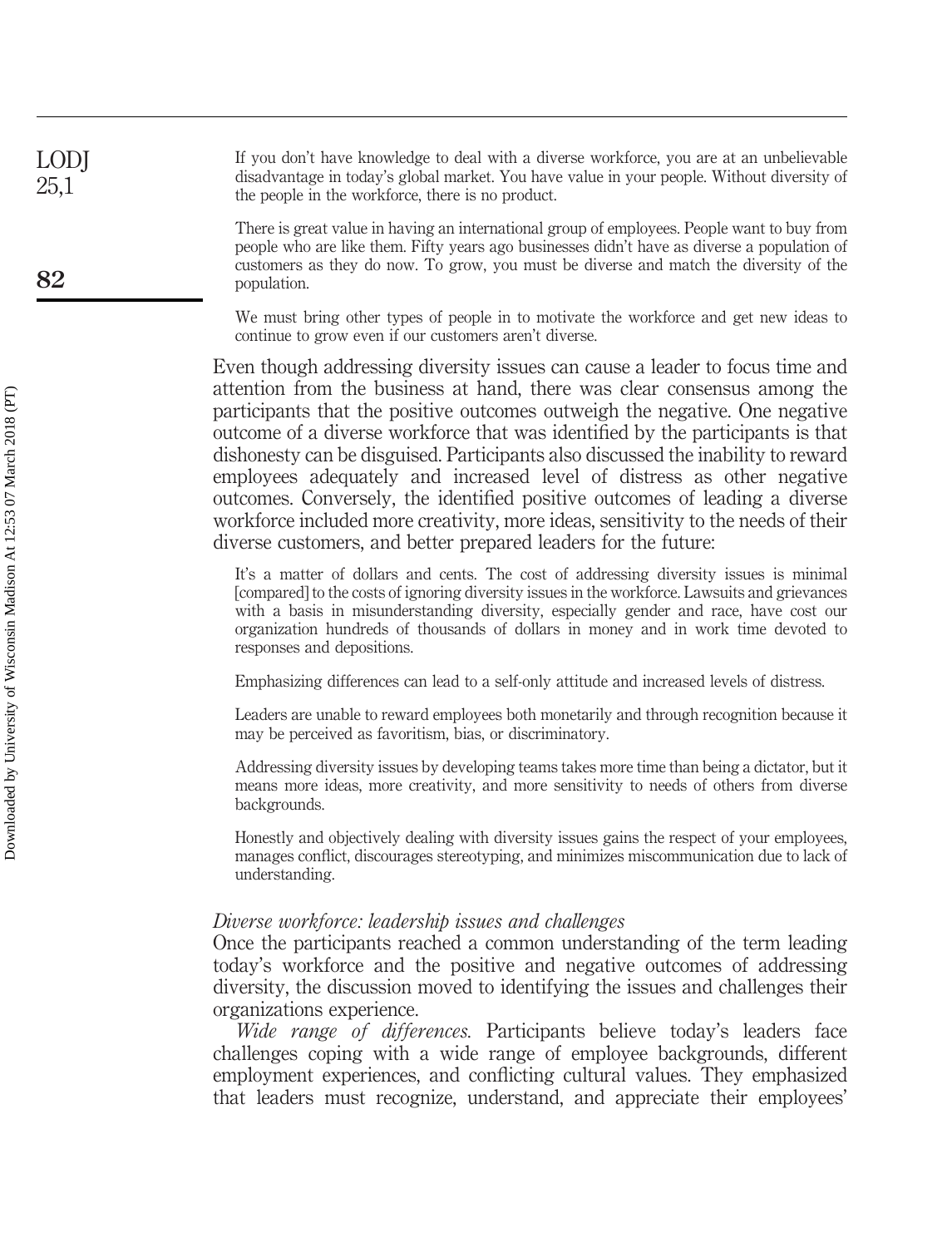differences to minimize negative conflict, stereotyping, and miscommunication, which can adversely affect productivity, employee commitment, and loyalty.

Lack of socialization skills. A challenge identified by the participants as new to today's leaders is responding to the lack of socialization skills among the workforce. The participants described a world today where workers live in common ethnic and cultural neighborhoods and communities or clusters, yet work in a heterogeneous environment. While socializing the workforce is not generally considered one of a company's responsibilities, organizations are being required to provide the necessary training and socialization opportunities that employees are not exposed to in other areas of their lives. The participants also feel schools are not preparing young men and women with the required socialization skills to enter the diverse workforce:

Leaders need to understand their employees' wide range of backgrounds, as a lack of understanding could result in conflict, stereotyping, and miscommunication. Misunderstanding, misinterpretation, and mistrust create tension. Misunderstanding can cause employees to not perform tasks assigned to them.

Employees have peculiar needs in childcare/family needs, patient care for various groups, religious holidays, health benefits, etc, These differences lead to misunderstanding and fear of expressing ideas or issues. [I] might lose my job.

The workplace has to train employees in new social behaviors to interact with the diverse group of workers. Managing diversity is managing the baggage people bring to the workplace. Leaders must help workers develop new social skills. We have to do it because schools are not doing it and because of limited opportunities to develop social skills in their [workers'] private lives.

People, who haven't had exposure to black or older, younger, different sex, or ethnic group of people because of their backgrounds, forget their differences when they work together with common goals.

#### Diverse workforce: policy and practice changes to implement

Participants identified four changes that organizations must make to accommodate and effectively lead a diverse workforce: inclusion policy and practices; top management support; measure, recognize, and reward progress; and diversity in the top management team. The participants unanimously agreed that inclusion must be a policy, not the *soup de jour* and that inclusion must be integrated into all existing and future management practices. The inclusion policy should be guidelines to follow for legal or regulatory issues, but needs to have flexibility in implementation. They emphasized that without support from top management of inclusion, self management, and life-long learning, new policies and practices would make little positive difference in leading today's diverse workforce. Lastly, participants stated that corporate directors need to provide honest feedback and recognition to leaders for their results in inclusion and the bottom line.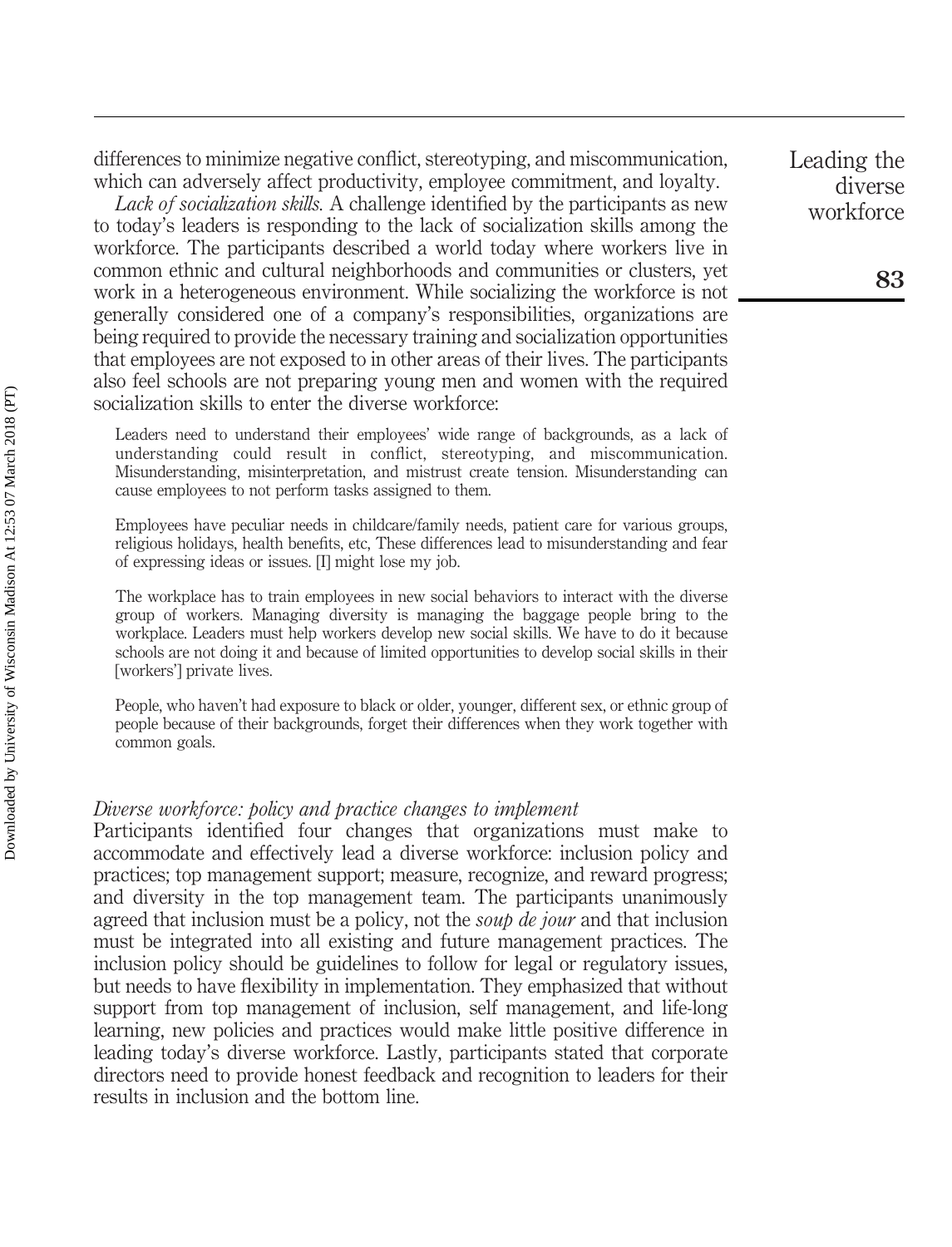| LODJ<br>25,1 | Corporate directors need to be more than rubber stamps. Review, analyze and critique results<br>- not just bottom line. Leaders need honest assessment on how they are doing.                                             |
|--------------|---------------------------------------------------------------------------------------------------------------------------------------------------------------------------------------------------------------------------|
|              | Flexibility is key in all things. We have made it politically incorrect to identify and discuss<br>differences. Leaders need to have flexible practices to allow people to achieve goals. Need<br>flexibility to operate. |
| 84           | Leaders must know what their employees' needs are and how they are different. Encourage<br>life-long learning. [Place] more emphasis on self management.                                                                  |

#### Future leaders: skills, attributes, and knowledge needed

Participants were asked to identify the skills and attributes they thought future leaders should have. The resulting key theme was that effective leadership is effective leadership regardless of diversity; therefore, the leadership skills and attributes are the same. The nine attributes and skills identified by the participants include a sense of purpose, a commitment to the organization and its goals, an ability to transfer knowledge, loyalty, creativity, effective and open communication skills, tolerance, initiative, common sense and self-motivation. The two major differences the participants identified for leading a diverse workforce were the increased emphasis on knowing your employees' needs and the requirement for inclusion demonstrated through increased involvement and participation. To complement these skills and attributes, leaders must have business knowledge, market knowledge, and first-hand experience with the customer.

Finally, the participants agreed that to successfully lead today's workforce, diverse or not, leaders must fulfill multiple roles. A leader must be a visionary, a communicator, a supporter, a facilitator, a mentor, a listener, a decision maker, and a risk taker. To fulfill these roles, the participants unanimously agreed that leaders cannot fulfill these roles unless they get out of their offices:

Leaders have different roles. Visionary, listener, communicator. They must be committed to the organization and its goals.

They must have an understanding of organization's employees. [They must] have a concern for people and loyalty. Demonstrate it by getting out of the office and walking among the employees.

[Must have] ...ability to establish an environment of openness where people feel free to discuss differences. I don't think any of the executives here are scared to discuss diversity, but not all supervisors discuss it.

We need to do all of it well. Value them [employees] and appreciate their job and give them money. Provide rewards and recognition to everyone. Also, find out what people want as far as benefits go – as younger people want different things than older ones, etc.

Open the discussion of differences to enhance communication. Every member of the leadership team must know the customer by experiencing them first hand. They must understand the customers they serve.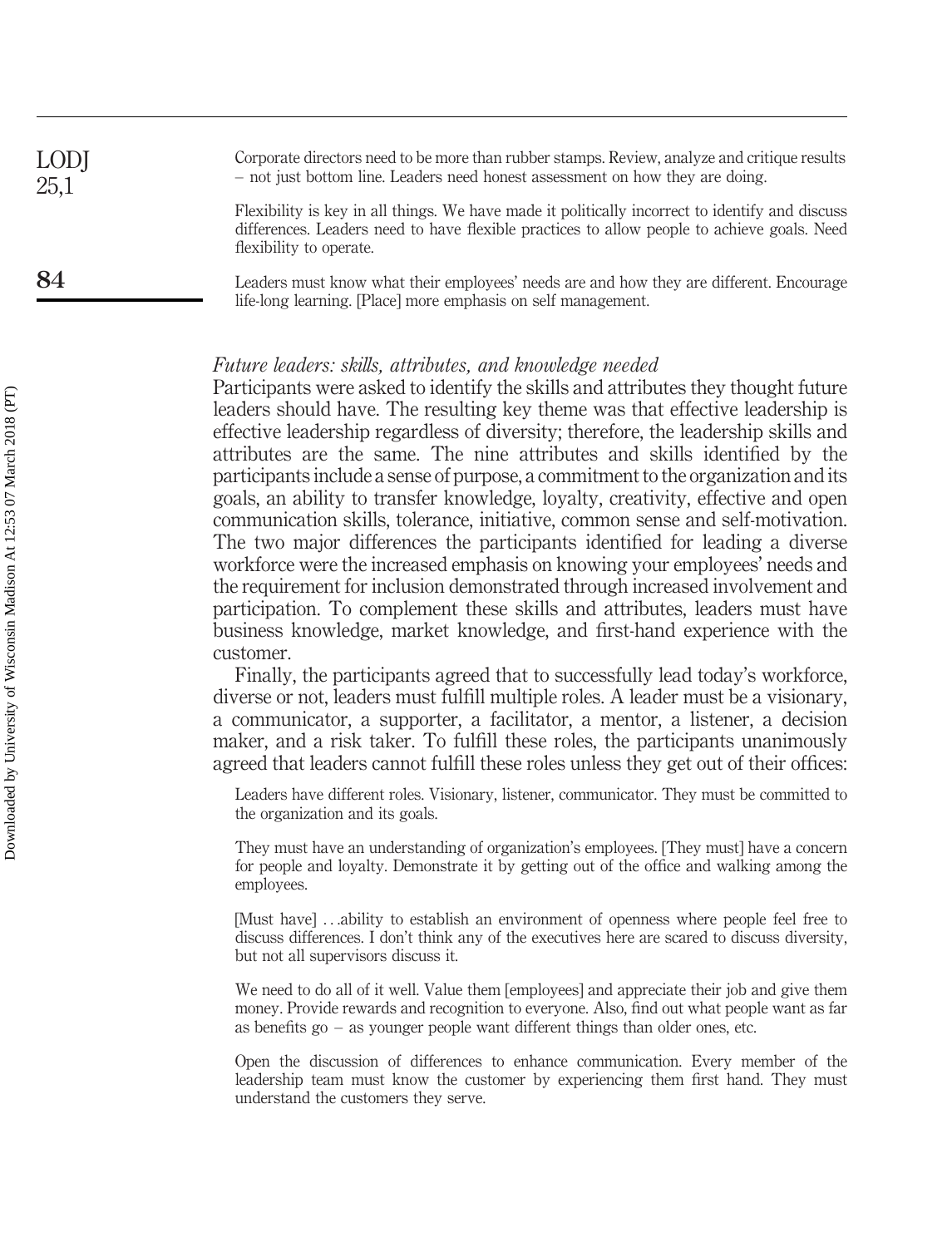### Future leaders: identifying and developing

The final area of discussion was identifying and developing future leaders. By this stage in the focus group, the energy level was waning. With little discussion, the participants identified activities their organizations use for developing future leaders. The activities included encouraging continuing education, mentoring, shadowing, applying for leadership positions, community involvement, serving on boards, coaching, succession planning, career development, project management, and cross-training. The discussion revealed that many organizations are exercising greater effort in succession planning for future leaders by identifying the next generation of leaders.

Identify a pool of talented people and make them stakeholders. Encourage them to participate in outside organizations connected to professions. Then be sure to value their participation.

Identify and grow our own professional talent. Encourage them to attend job-related seminars.

Encourage employees with skills to apply for leadership positions.

#### Limitations of study

The focus group format was a useful tool for eliciting and exploring information, reactions, and suggestions from the selected group of top-level executives. Even though the focus group format provides for the expression of more details and subtleties than a formal survey, the results are neither statistically significant nor representative of the full range of opinions and practices of the entire population of top-level executives. As the focus groups sought to gain perspective on leading today's diverse workforce, participants shared their own attitudes and practices, as well as their perceptions of top-level executives as a whole. The information expressed represents the opinions of the participants, but it does not necessarily represent an objective portrayal of the entire top-level executive population.

#### Summary of findings

In summary, the participants agreed that leading a diverse workforce requires considerable time, energy, and skill; but the benefits outweigh the costs. The benefits identified by the participants were the development of a competitive advantage, the ability to compete effectively in a global market, the leveraging of multiple talents and skills, the creation of an inclusive work climate, a workforce that mirrors the customer base, and continuity of leadership and production through an increasingly loyal leadership team and workforce.

To be eligible to reap the above-identified benefits, leaders must be willing to hear bad news, accept solutions, and implement employees' suggestions and ideas. Equally important, they must be consistent and equitable in recognizing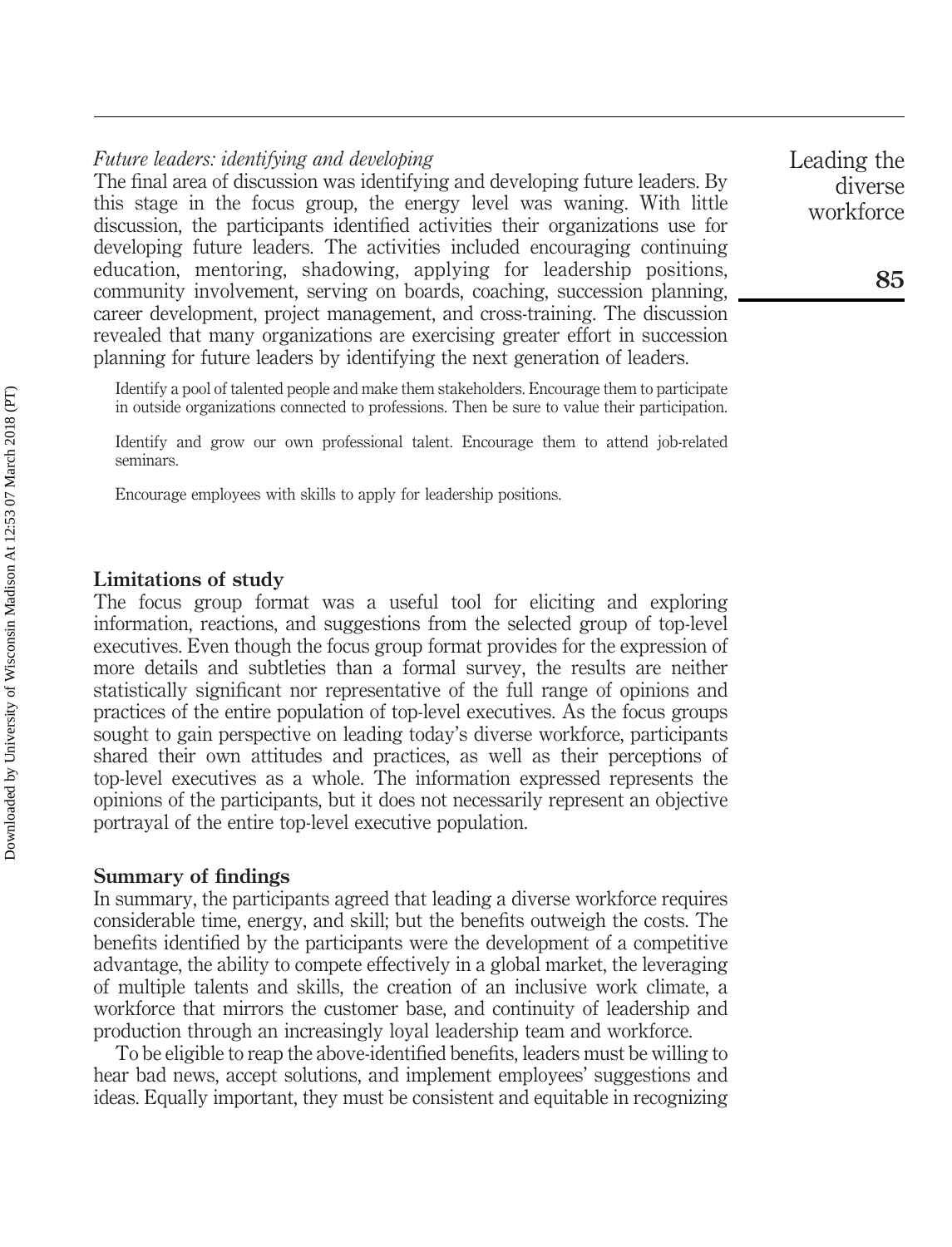and rewarding employees' accomplishments, while providing a working environment that supports and encourages flexibility, inclusion, and change.

#### Implications

The richness and breadth of the focus group findings raise questions, answer others, provide guidelines for practitioners, and identify areas for further research and study.

#### Implications for theory

Leadership theories' evolution from early general traits and behavioral theories of Lewin and Lippitt, to independent attitudinal dimensions of leadership styles of Blake and Mouton, to contingent traits and behaviors theories of Fiedler, House, and Hersey-Blanchard's leader-follower interaction theories emphasizing the role of the follower, to distinction between management and leadership systems of action of Kotter, to value-based principles or practices of Kouzes and Posner (Nelson and Quick, 2003) were created during a time of limited or no diversity in the workplace. As references in these theories to the impact of diversity are nil, the question of the impact, if any, is unanswered. Research to address the significance of the diversity variable to both the leader and the follower would extend our knowledge and clarify our understanding. The authors suggest three specific studies. The first suggested research in diversity is with Hersey-Blanchard's (Nelson and Quick, 2003) situational leadership model. As leading a diverse workforce is a relatively new phenomenon, would the maturity level of the follower, as defined by the model, be the sole determinant of the appropriate leadership style?

Recent developments in leadership theory including leader-member exchange (LMX) theory (Nelson and Quick, 2003) and Kouzes and Posner's (2002) leadership challenge (LC): Five practices of exemplary leadership are of particular interest. The LMX theory basically states that leaders divide their workers into two groups, in-group workers and out-group workers. Prior LMX research purports that in-group workers are more satisfied, less stressed, have lower turnover, and higher organizational commitment. As the LMX in-group/out-group terminology equates to the inclusion/exclusion terminology of diversity, research to study the significance of diversity in the two groups from the viewpoint of the leader and of the organizational culture could be a valuable contribution to current leadership theory.

Kouzes and Posner's extensive research to develop the current edition of their leadership challenge practices appears to be supportive of the authors' focus group findings – fundamentals of leadership are the same today as they were in the past, only the context has changed. Valuable contributions to leadership theory could be acquired through research to study the similarities of the Kouzes and Posner's practices – model the way, inspire a shared vision, challenge the process, enable others to act, and encourage the heart – with the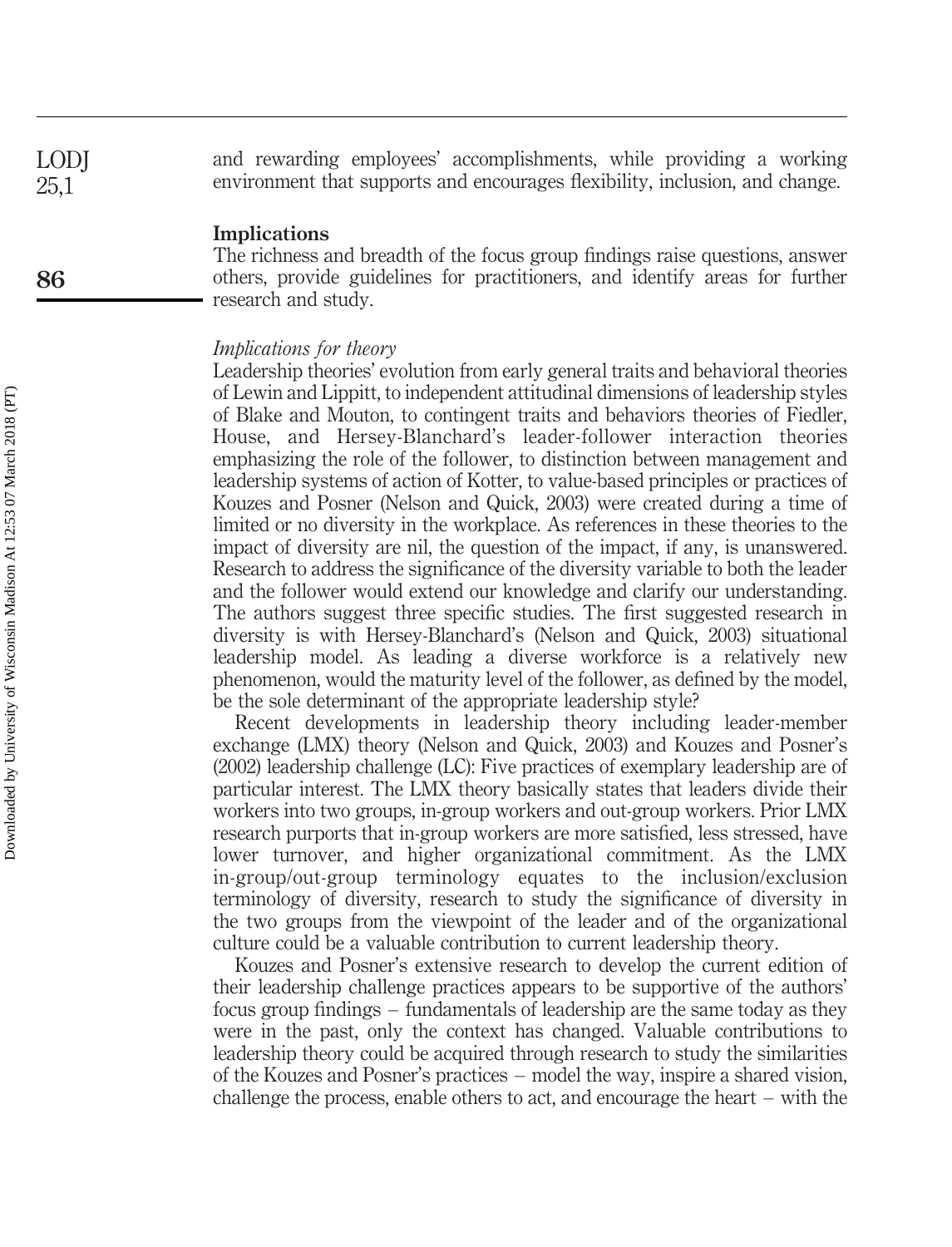top-level executive focus group findings – walk the talk, create a common vision/mission, encourage change, empower and support workers, and measure, recognize, and reward accomplishments.

#### Implications for policy

The findings of the focus groups imply that there are five organizational policies fundamental to enhancing the leadership effectiveness in leading today's diverse workforce:

- (1) Forced contact. Build contact into the daily operation of the organization. Break down the contact barriers in the organization by creating diverse teams, rotating project assignments, lateral developmental transfers, cross-functional committees, and social activities. Encourage new ways to get people out of their offices and communicating with each other. Encourage managers to include everyone in their department whenever possible.
- (2) Socialization skill development. Break the cycle that has resulted from the conflict between internal and external trends. The external trend is limited or no contact with diverse people as a result of living in isolated neighborhoods of like people (cocooning). The internal countertrend is awareness of global business and markets and the need to function within a diverse environment with diverse customers. The conflict caused by the internal and external trends results in a lack of socialization skills. Organizations must take the responsibility to develop socialization skills of their workers through training that involves heightened awareness, knowledge of the process of socialization, and understanding of the necessary skills. The socialization skills development can be supported through a mentoring and coaching process. To be effective, there must be an assessment tool for coaches and mentors that measures the skill development of the mentee and the effectiveness of the mentor.
- (3) Measure and reward performance. Human capital is an asset to management. The challenge is to design a measurement and reward system that objectively, accurately, and consistently measures the inclusion efforts of leaders and managers themselves and in the development of their direct reports. There must be flexibility to allow for learning from mistakes. Recognition, reward, and promotion practices should be consistent with supporting the inclusion policy.
- (4) Align business strategies with today's demographic and market realities. Examine current strategies. Formulate and implement newly-aligned strategies in the areas of recruitment, selection, and retention; supplier diversity; communications including mission, advertising, public relations, and websites; assessment, training, and career development;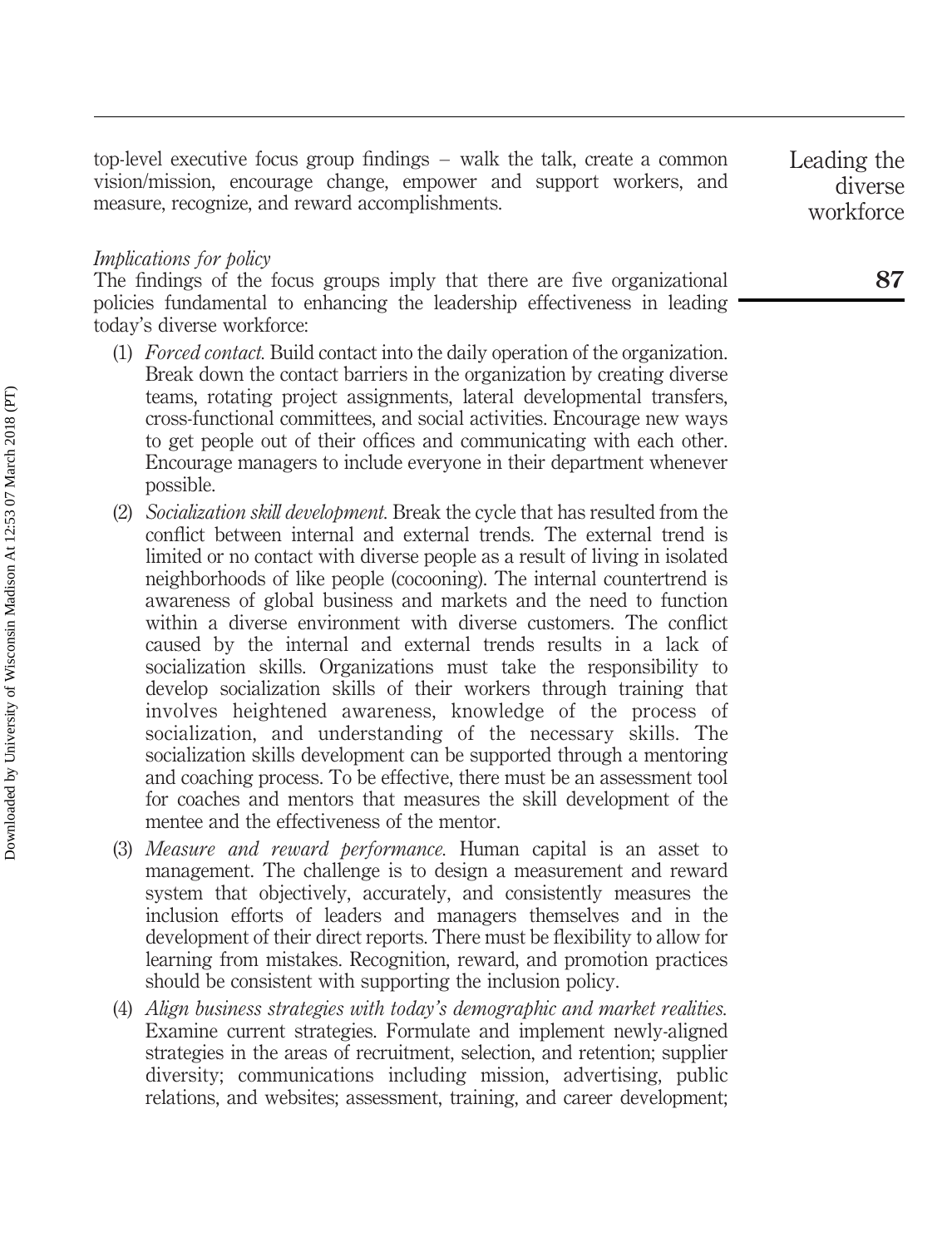and compensation and benefits. Establish a realistic percentage of supplier diversity to mirror your customer base. Mirror the market. Reward according to attaining and exceeding the designated level, not just according to the bottom line.

(5) Link business strategy objectives and companywide diversity strategies. Measure accomplishments in each diversity initiative area. Hold all business units accountable for meeting companywide diversity performance standards.

#### Implications for practitioners

"Understanding that valuing diversity is a contact sport" (Jamrog, 2002) is imperative before any change can occur. The authors provide a three-prong approach to enhancing leadership effectiveness with a diverse workforce: premises, guidelines, and actions.

The approach is predicated upon three basic premises that leaders and managers need to accept:

- (1) One size does not fit all. What works in one situation, with one worker, in one organization may not work for others. Valuing diversity requires leaders and managers to value diversity in themselves and their approaches to problem solving, decision making, and supporting and developing workers,
- (2) Not everyone can be a leader. A leader cannot lead without followers. Organizations should not assume that everyone can be or wants to be developed into an effective leader.
- (3) Leaders can be at any level or function. Leadership is a process of influence and guidance, not a position. An employee, a manager or an executive can be a leader.

The author's provide five guidelines for managers, leaders, and followers to recognize and value diversity:

- (1) Communicate, communicate, communicate. Share your thoughts, opinions, suggestions; request others to share their thoughts, opinions, and suggestions. The more the communication, the clearer and more consistent the message. An infrequently communicated mission could lead to misunderstanding and confusion.
- (2) Build contact into your daily actions and duties. Keep contact in your conscious mind throughout the day. Plan your actions, meetings, and duties so as to maximize contact with multiple people in the organization.
- (3) Manage and lead by walking around.Being seen outside your office demonstrates your willingness and ability to interface informally with others of different levels, functions, backgrounds, and experience. Others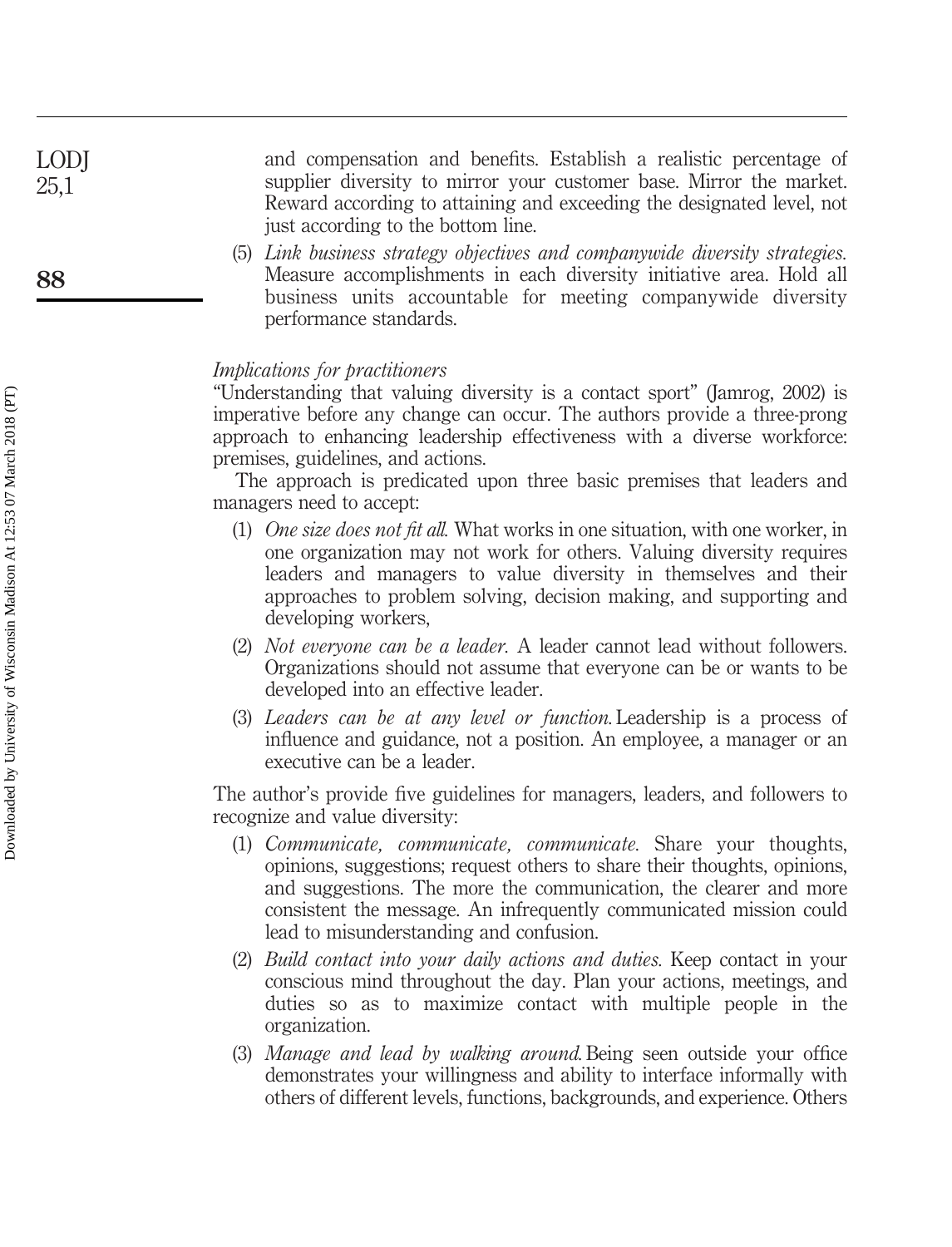are encouraged to share input, information, and opinions that they may not if they had to make an appointment or a special trip to your office.

- (4) Champion diversity.Become a cheerleader, a champion, a coach or a mentor for inclusion. Defend your decisions and actions as a contribution to individual, group, and organizational growth; to increased innovation and creativity; and to increased commitment.
- (5) Sponsor diversity. Support diversity policies and efforts in your conversations, your actions, and your interaction with colleagues, superiors, and direct reports. Your support will encourage others to follow your lead.

The authors recommend a sequence of five actions for managers and leaders to identify, assess, develop, and reward other leaders' and workers' inclusion efforts:

- (1) Assess leadership potential of all workers in your organization.
- (2) Provide ample training and tools.
- (3) Take the responsibility for inclusion at your level.
- (4) Measure and reward inclusion efforts.
- (5) Be patient. Encourage your organization to be patient.

Change in organizational culture takes time. Two steps forward, one step back. Two steps forward... Reward the effort. Allow for mistakes.

Accepting the three premises, following the five guidelines, and taking the five actions will greatly enhance your and others' ability to value diversity and integrate inclusion into your daily lives.

#### Conclusion

In order to realize the benefits of successfully leading a diverse workforce, both leaders and employees must accept their responsibility in understanding one another's diversity. Leaders need to be proactive about learning from diversity and committed to establishing a climate of openness, equity, tolerance, and, most important, inclusion. Leaders need to demonstrate excellent communication, facilitation, and team building skills. Leaders need to possess understanding, humor, honesty, and integrity. Organizations need to recognize the need for providing training and socialization opportunities that employees are not exposed to in other areas of their lives. Organizations need to demonstrate their commitment to inclusion in every policy, procedure, initiative, business practice, and decision.

Commitment alone will not guarantee results. With execution of a systemic, goal oriented, business-based, measurable, implementation plan for achieving inclusion at all levels of the workforce, especially at the senior levels, and effectively aligning business strategies with current demographic and market realities, an organization can achieve growth, profitability, and sustainability.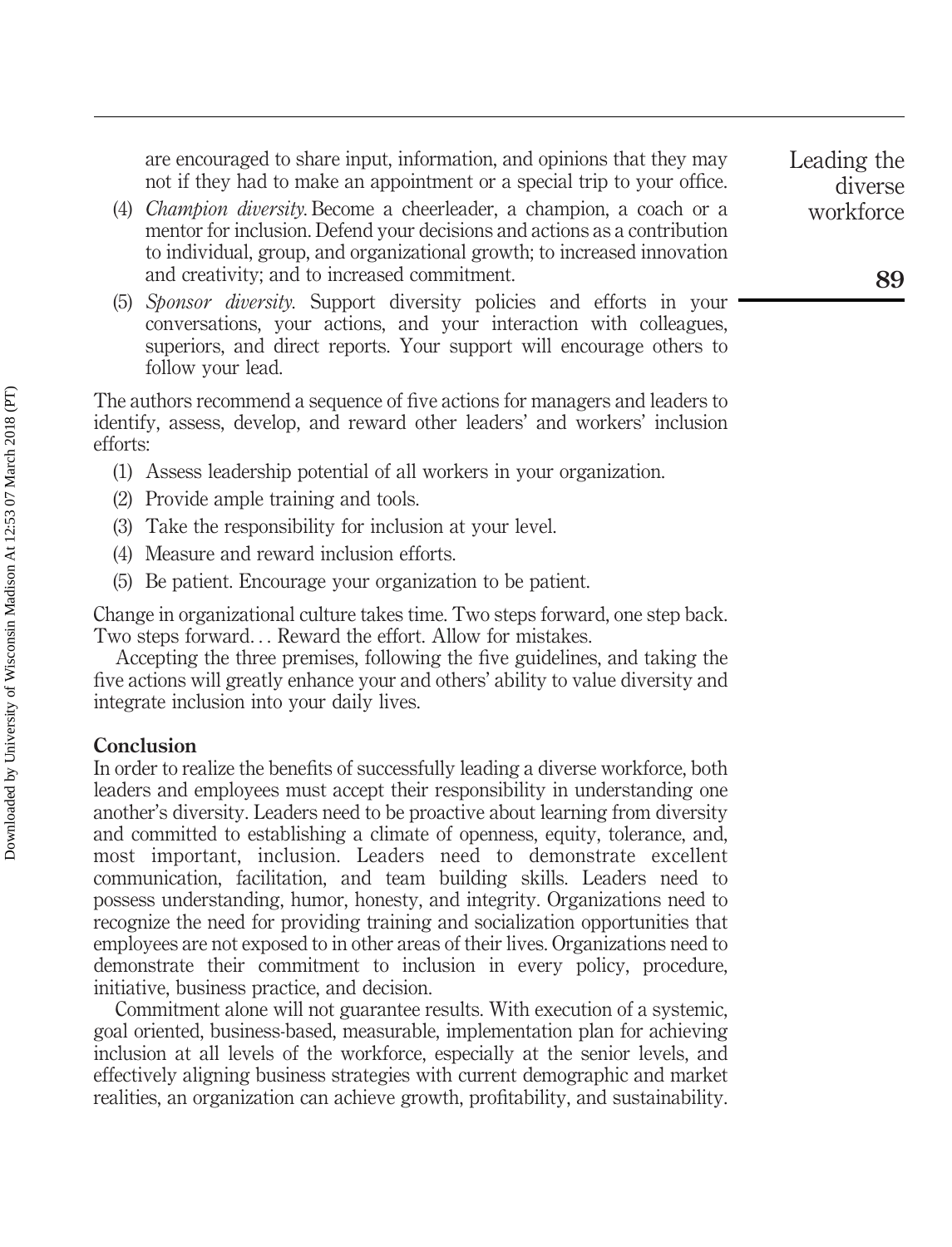| <b>LODJ</b> | References                                                                                                                                                                                                   |
|-------------|--------------------------------------------------------------------------------------------------------------------------------------------------------------------------------------------------------------|
| 25,1        | Anderson, W. and Bostian, B. (2001), Minority Employment Trends, Human Resource Institute,<br>St. Petersburg, FL.                                                                                            |
|             | Bear, D. and Bostian, B. (2002), The Generations at Work, Human Resource Institute,<br>St Petersburg, FL.                                                                                                    |
| 90          | Bock, H. and Greco, C. (2002), <i>Implementing a Beneficially Diverse Organization</i> , available at:<br>www.informationweek.com.                                                                           |
|             | Bureau of National Affairs (1998), "Diverse leadership in upper tiers correlates with success,<br>survey says", <i>Human Resources Report</i> , Vol. 16 No. 50, pp. 1382-3.                                  |
|             | Business and Legal Reports, Inc. (2001), Best Practices in Recruitment and Retention, Business<br>and Legal Reports, Inc., Old Saybrook, CT.                                                                 |
|             | Carvel, J. (2001), "Family-friendly firms", Guardian, available at: www.guardian.co.uk                                                                                                                       |
|             | Catalyst (2001), Census of Women Board Directors of the Fortune 1000, available at: http://<br>catalystwomen.org.                                                                                            |
|             | Clark, M. (2000), "Mentors may be the key to solving retention, diversity problems", HRWire,<br>October, p. 9.                                                                                               |
|             | Cole, Y. (2001), New Census Demographics: Multiracial Americans Increase, Most Live on West<br>Coast, available at: www.diversityinc.com.                                                                    |
|             | Conklin, W. (2001), "Conversations with diversity executives", <i>Diversity Factor</i> , Vol. 10 No. 1,<br>pp. 5-14.                                                                                         |
|             | Diamante, T. and Giglio, L. (1994), "Managing a diverse workforce: training as a cultural<br>intervention strategy", <i>Leadership &amp; Organization Development Journal</i> , Vol. 15 No. 2,<br>pp. 13-17. |
|             | Diversity Inc. (2002), Business Case for Diversity: The Proof, Strategies, and the Industries in the<br>Front Line, 3rd ed., available at: www.diversityinc.com                                              |
|             | Drago, R. (2000), "Work/family issues in flux: watch for these upcoming trends", <i>Positive</i><br><i>Leadership</i> , available at: www2ragan.com.                                                         |
|             | Fitzpatrick, B. (1997), "Make the business case for diversity", HR Magazine, Vol. 42 No. 5,<br>pp. 118-22.                                                                                                   |
|             | Gardenswartz, L. and Rowe, A. (1998), "Why diversity matters", <i>HRfocus</i> , Vol. 75 No. 7, pp. S1-S3.                                                                                                    |
|             | Hesselbein, F. (2002), "A time for leaders: leading in a changed world", <i>Leader to Leader</i> ,<br>Vol. Winter No. 23, pp. 4-6.                                                                           |
|             | HRI (2002a), "The demand for leaders of high integrity", Trendwatcher, Human Resource<br>Institute, Tampa, FL, available at: www.HRInstitute.info                                                            |
|             | HRI (2002b), "The jury factor", <i>Trendwatcher</i> , Human Resource Institute, Tampa, FL, available<br>at: www.HRInstitute.info                                                                             |
|             | Ideas and Trends in Personnel (1997), "Diversity in workplace can produce profit", Ideas and<br>Trends in Personnel, November, p. 179.                                                                       |
|             | Jamrog, J. (2002), Interviewed by V. E. McCuiston. July 26, 2002, St. Petersburg, FL.                                                                                                                        |
|             | Johnson, C. (2002), Meeting the Challenges of Leadership, Sage Publications, Thousand Oaks, CA.                                                                                                              |
|             | Kahn, J. (1999), "Molding global leaders", Fortune, Vol. 140 No. 7, pp. 267-82.                                                                                                                              |
|             | Kappa Omicron Nu Honor Society (2002), Leadership for a Culturally Diverse Society, available at:<br>www.kon.org                                                                                             |

Downloaded by University of Wisconsin Madison At 12:53 07 March 2018 (PT) Downloaded by University of Wisconsin Madison At 12:53 07 March 2018 (PT)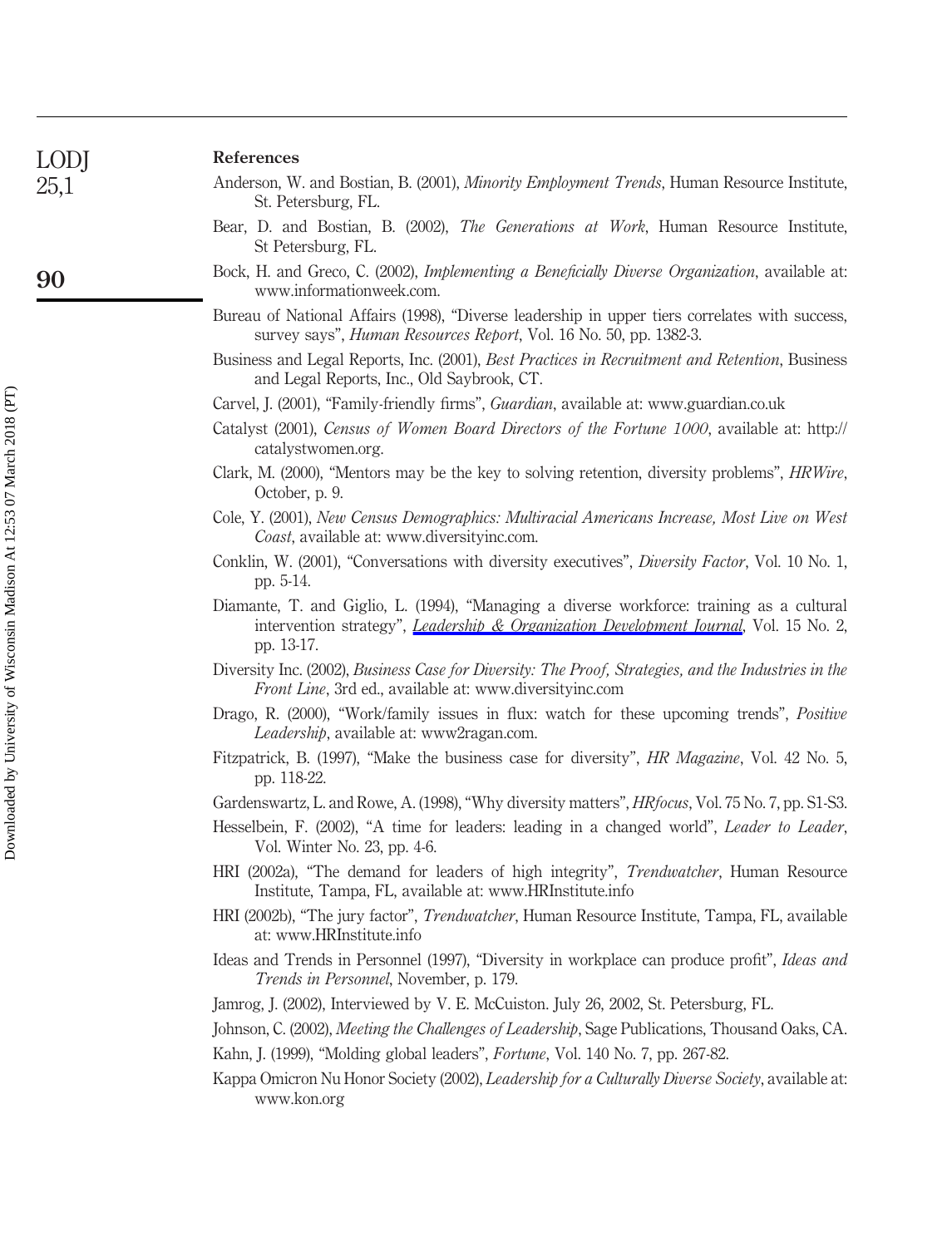pp. 433-41.

| Leading the<br>diverse<br>workforce | Kelly, D. (2001), Ranstad Ranks Employee Wants by Age, available at: www.hr-esource.com.<br>Kluttz, L. (2002), <i>SHRM/Fortune Survey on Changing Face of Diversity</i> , Society for Human<br>Resource Management, Alexandria, VA. |
|-------------------------------------|-------------------------------------------------------------------------------------------------------------------------------------------------------------------------------------------------------------------------------------|
|                                     | Koonce, R. (2001), "Redefining diversity", $T+D$ <i>Journal</i> , Vol. 55 No. 12, pp. 23-32.                                                                                                                                        |
| 91                                  | Kouzes, J. and Posner, B. (2002), The Leadership Challenge, 3rd ed., Jossey-Bass, San Francisco,<br>CA.                                                                                                                             |
|                                     | Larson, C. (2002), "The fight for fair pay", <i>Executive Female</i> , Vol. XXV No. 5, pp. 12-16.                                                                                                                                   |
|                                     | LDI (2002), <i>Women in Leadership</i> , The Leadership Development Institute, San Diego, CA,<br>available at: www.aom-iaom.org/ldi/call.html.                                                                                      |
|                                     | Lewis, R. (2002), "PWC diversity survey shows serious management problems loom despite<br>gains", in P (Ed.), US Newswire, National Desk Section, Washington, DC.                                                                   |
|                                     | Lussier, R. and Achua, C. (2001), "Leadership of culture, diversity and the learning organization",<br><i>Leadership Theory, Application, Skill Development, 1st ed., South-Western, Cincinnati, OH.</i>                            |

- McBride, M. and Bostian, B. (1998), Managing Diversity, Human Resource Institute, St. Petersburg, FL.
- McCormack, J. (2002), *Diversity Recruiting Strategic Advantage for Corporations*, available at: www.mccormackassociates.com.
- McDonough, S. (2002), "Recruiting a culturally diverse workplace", Health Progress, Vol. 83 No. 2, pp. 32-8.
- Martino, J. (1999), *Diversity: An Imperative for Business Success*, The Conference Board, New York, NY.
- Mateo, A. and Smith, S. (2001), "Workforce diversity: challenges and strategies", *Journal of* Multicultural Nursing and Health, Vol. 7 No. 2, pp. 8-12.
- Melymuka, K. (2001), "Diversity pays off", Computerworld, Vol. 35 No. 25, pp. 32-3.
- Nelson, D. and Quick, J. (2003), "Leadership and followership", in Calhoun, J. (Ed.), Organizational Behavior: Foundations, Realities and Challenges, 4th ed., Thomson Learning, Mason, OH.
- Shelton, C., McKenna, M. and Darling, J. (2002), "Leading in the age of paradox; optimizing behavioral style, job fit and cultural cohesion", *[Leadership and Organizational](http://www.emeraldinsight.com/action/showLinks?doi=10.1108%2F01437730410512787&system=10.1108%2F01437730210445801&citationId=p_39)* [Development Journal](http://www.emeraldinsight.com/action/showLinks?doi=10.1108%2F01437730410512787&system=10.1108%2F01437730210445801&citationId=p_39), Vol. 23 No. 7, pp. 372-9.
- SHRM (2001), *Impact of Diversity Initiatives on the Bottom Line*, Society for Human Resource Management and Fortune Magazine, Alexandria, VA.
- Silverstein, S. (1995), "Workplace diversity efforts thrive despite backlash", Los Angeles Times, Vol. 5 May, p. A1.
- Stovell, D. and Schnack, M. (2001), New Survey Provides Roadmap for Success for US Corporations Seeking Supplier Diversity, PRNewswire, Washington, DC.
- Taylor, J. (2002), "For workers, it's all about the balancing act", Omaha World-Herald, May, p. 1d.
- Thomas, K.M. (1998), "Psychological readiness for multicultural leadership (electronic version)", Management Development Forum, Vol. 1 No. 2.
- US Census Bureau (2001), Census 2000, available at: www.census.gov/dmd/www/products.html.
- US Department of Labor (1999), Futurework: Trends and Challenges for Work in the 21st Century, US Department of Labor, Washington, DC.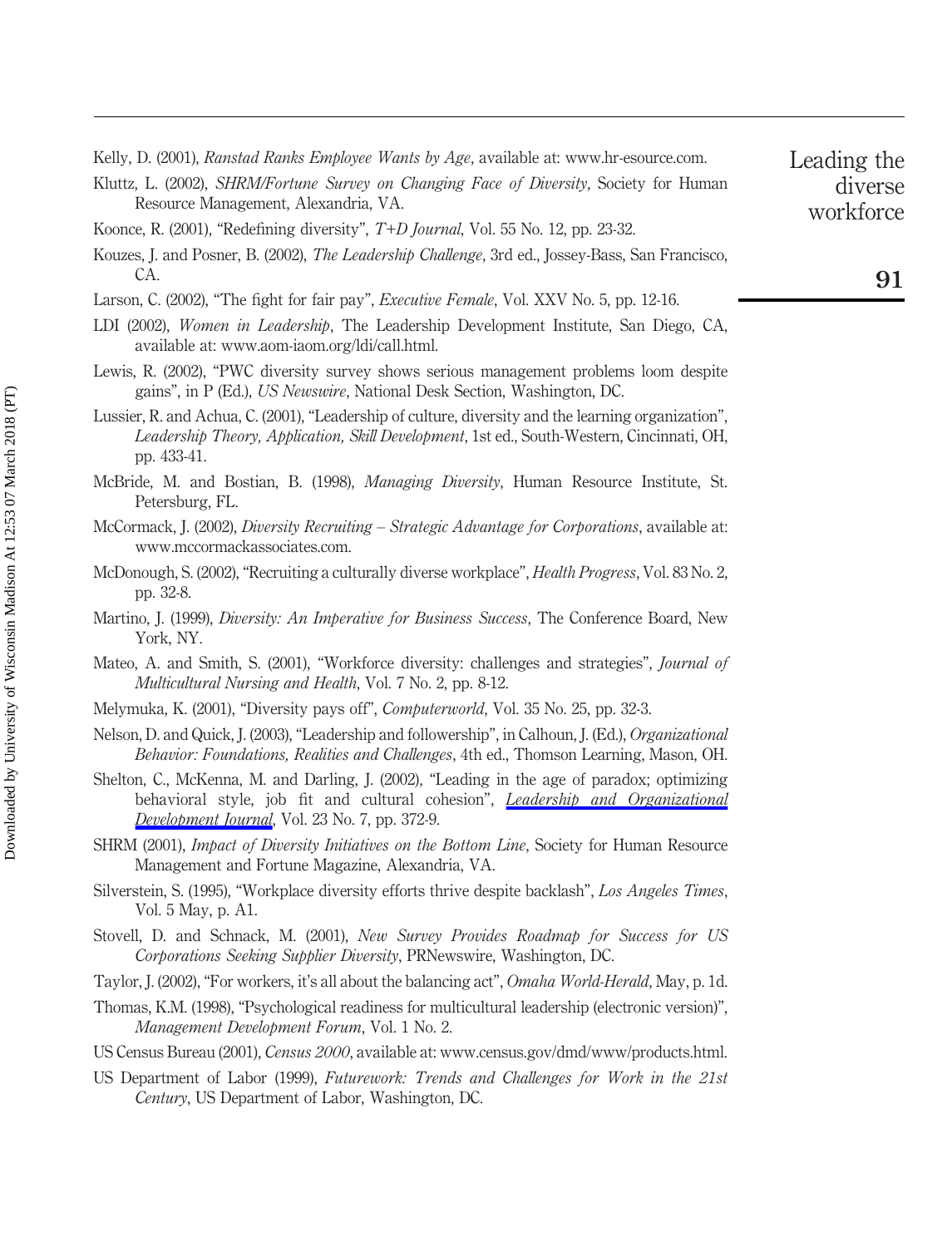| LODJ<br>25,1 | WCC/HI (2002), "Gay consumers strongly favor companies known for being 'out' about diversity<br>initiatives", PR Newswire, Witech-Combs Communication and Harris Interactive, New<br>York. NY. |
|--------------|------------------------------------------------------------------------------------------------------------------------------------------------------------------------------------------------|
|              | Wellins, R. and Byham, W. (2001), "The leadership gap", Training Magazine, Vol. 38 No. 3,<br>pp. 98-100.                                                                                       |
| 92           | Wheeler, M. (2001), The Diversity Executive: Tasks, Competencies, and Strategies for Effective<br><i>Leadership</i> , The Conference Board, New York, NY.                                      |
|              | Yukl, G. (2002), "Ethical leadership and diversity", <i>Leadership in Organizations</i> , 5th ed.,                                                                                             |

Prentice-Hall, Upper Saddle River, NJ, pp. 401-20.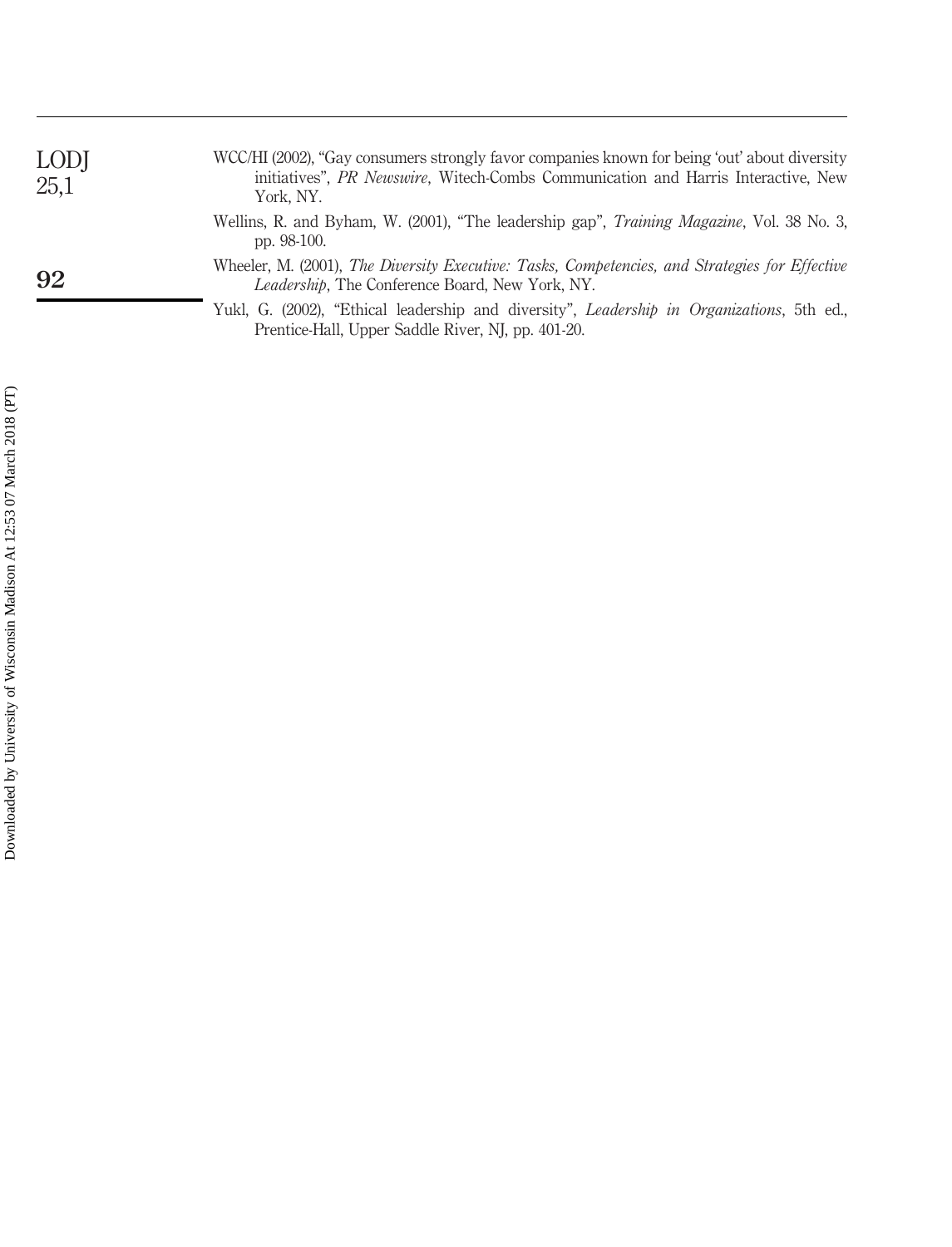#### **This article has been cited by:**

- 1. McLeodAbby, Abby McLeod, HerringtonVictoria, Victoria Herrington. 2017. Valuing different shades of blue. *International Journal of Emergency Services* **6**:3, 177-187. [\[Abstract](https://doi.org/10.1108/IJES-04-2017-0021)] [[Full Text\]](http://www.emeraldinsight.com/doi/full/10.1108/IJES-04-2017-0021) [[PDF\]](http://www.emeraldinsight.com/doi/pdfplus/10.1108/IJES-04-2017-0021)
- 2. Kevin F. McGrath, Penny Van Bergen. 2017. Are male teachers headed for extinction? The 50-year decline of male teachers in Australia. *Economics of Education Review* **60**, 159-167. [[Crossref\]](https://doi.org/10.1016/j.econedurev.2017.08.003)
- 3. Paul J. Davis, Yuliya Frolova, William Callahan. 2016. Workplace diversity management in Australia. *Equality, Diversity and Inclusion: An International Journal* **35**:2, 81-98. [\[Abstract](https://doi.org/10.1108/EDI-03-2015-0020)] [\[Full Text](http://www.emeraldinsight.com/doi/full/10.1108/EDI-03-2015-0020)] [[PDF\]](http://www.emeraldinsight.com/doi/pdfplus/10.1108/EDI-03-2015-0020)
- 4. Umamaheswararao Jada, Lalatendu Kesari Jena, Ranjan Pattnaik. 2014. Emotional Intelligence, Diversity, and Organizational Performance: Linkages and Theoretical Approaches for an Emerging Field. *Jindal Journal of Business Research* **3**:1-2, 46-57. [[Crossref\]](https://doi.org/10.1177/2278682115627240)
- 5. S. Sawang, R.A. Kivits. 2014. Greener workplace: understanding senior management's adoption decisions through the Theory of Planned Behaviour. *Australasian Journal of Environmental Management* **21**:1, 22-36. [\[Crossref](https://doi.org/10.1080/14486563.2013.848418)]
- 6.Dilip V. Jeste, Maja Gawronska. Leadership in Academic Psychiatry 163-178. [\[Crossref\]](https://doi.org/10.1002/9781118569948.ch13)
- 7.David J. G. Dwertmann, Alexander Stich. 2013. Mitarbeiter-Diversity als Marketinginstrument. *Marketing Review St. Gallen* **30**:3, 88-98. [\[Crossref](https://doi.org/10.1365/s11621-013-0238-6)]
- 8. Liisa Mäkelä. 2012. A Narrative Approach to Pregnancy-related Discrimination and Leader-follower Relationships. *Gender, Work & Organization* **19**:6, 677-698. [[Crossref\]](https://doi.org/10.1111/j.1468-0432.2010.00544.x)
- 9. Alessandra Mazzei, Silvia Ravazzani. 2012. Leveraging variety for creativity, dialogue and competition. *Journal of Communication Management* **16**:1, 59-76. [\[Abstract](https://doi.org/10.1108/13632541211197996)] [[Full Text\]](http://www.emeraldinsight.com/doi/full/10.1108/13632541211197996) [[PDF\]](http://www.emeraldinsight.com/doi/pdfplus/10.1108/13632541211197996)
- 10. Mohammed Dulaimi, Amjad Hariz. 2011. The impact of cultural diversity on the effectiveness of construction project teams. *Engineering Project Organization Journal* **1**:4, 213-221. [\[Crossref\]](https://doi.org/10.1080/21573727.2011.621419)
- 11. Mark Neal. 2010. When Arab‐expatriate relations work well. *Team Performance Management: An International Journal* **16**:5/6, 242-266. [\[Abstract](https://doi.org/10.1108/13527591011071331)] [\[Full Text](http://www.emeraldinsight.com/doi/full/10.1108/13527591011071331)] [\[PDF\]](http://www.emeraldinsight.com/doi/pdfplus/10.1108/13527591011071331)
- 12. Bakr Ahmad Alserhan, Ingo Forstenlechner, Ahmad Al‐Nakeeb. 2009. Employees' attitudes towards diversity in a non‐western context. *Employee Relations* **32**:1, 42-55. [\[Abstract](https://doi.org/10.1108/01425451011002752)] [\[Full Text](http://www.emeraldinsight.com/doi/full/10.1108/01425451011002752)] [\[PDF\]](http://www.emeraldinsight.com/doi/pdfplus/10.1108/01425451011002752)
- 13. Linda Holbeche. Global HRM 381-404. [[Crossref\]](https://doi.org/10.1016/B978-0-7506-8017-2.00014-0)
- 14. Todd J. Hostager, Kenneth P. De Meuse. 2008. The Effects of a Diversity Learning Experience on Positive and Negative Diversity Perceptions. *Journal of Business and Psychology* **23**:3-4, 127-139. [\[Crossref\]](https://doi.org/10.1007/s10869-008-9085-x)
- 15. Annette Risberg, Anne‐Marie Søderberg. 2008. Translating a management concept: diversity management in Denmark. *Gender in Management: An International Journal* **23**:6, 426-441. [[Abstract\]](https://doi.org/10.1108/17542410810897544) [\[Full Text](http://www.emeraldinsight.com/doi/full/10.1108/17542410810897544)] [\[PDF\]](http://www.emeraldinsight.com/doi/pdfplus/10.1108/17542410810897544)
- 16. Charles R. Greer, Meghna Virick. 2008. Diverse succession planning: Lessons from the industry leaders. *Human Resource Management* **47**:2, 351-367. [[Crossref\]](https://doi.org/10.1002/hrm.20216)
- 17. Stefan Süβ, Markus Kleiner. 2007. Diversity management in Germany: dissemination and design of the concept. *The International Journal of Human Resource Management* **18**:11, 1934-1953. [[Crossref\]](https://doi.org/10.1080/09585190701638150)
- 18. Quinetta M. Roberson, Hyeon Jeong Park. 2007. Examining the Link Between Diversity and Firm Performance. *Group & Organization Management* **32**:5, 548-568. [[Crossref\]](https://doi.org/10.1177/1059601106291124)
- 19. Lize Booysen. Managing Cultural Diversity: A South African Perspective 51-92. [\[Crossref](https://doi.org/10.1057/9780230627536_5)]
- 20. Anna‐Maija Lämsä, Teppo Sintonen. 2006. A narrative approach for organizational learning in a diverse organisation. *Journal of Workplace Learning* **18**:2, 106-120. [[Abstract\]](https://doi.org/10.1108/13665620610647818) [[Full Text\]](http://www.emeraldinsight.com/doi/full/10.1108/13665620610647818) [[PDF](http://www.emeraldinsight.com/doi/pdfplus/10.1108/13665620610647818)]